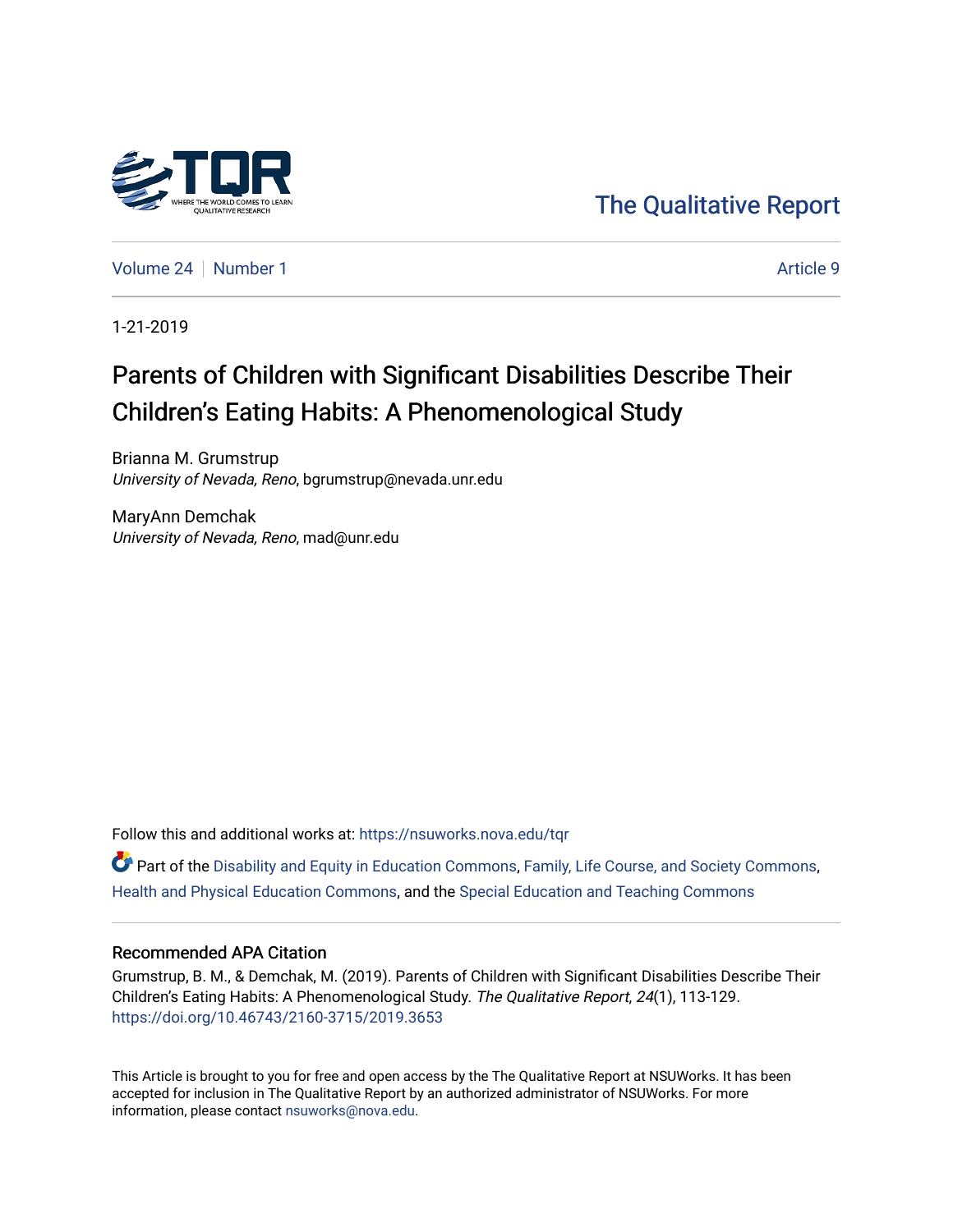# **Qualitative Research Graduate Certificate** Indulge in Culture Exclusively Online . 18 Credits **LEARN MORE**

### Parents of Children with Significant Disabilities Describe Their Children's Eating Habits: A Phenomenological Study

#### Abstract

This qualitative phenomenological study, through interviews, aimed to understand the experiences of parents of children with significant multiple disabilities about their children's eating habits. Review of literature indicated disparities in health between people with significant disabilities (SD) that include intellectual disabilities (ID), intellectual/developmental disabilities (IDD), or multiple impairments (MI) and people who are typically developing. People with significant disabilities are at a higher risk for obesity, future weight gain, underweight and/or malnutrition, adherence to a less-healthy diet, and problem behaviors during meal time. Semi-structured initial and follow-up interviews used general questions to gather data, which were subsequently coded and examined for themes across participants. Five themes emerged from the interviews and were compared to findings in the literature. This study included some unique characteristics: detailed descriptions of the children's eating habits, family experiences around these habits, and what habits are going well for the children.

#### Keywords

Significant Disabilities, Eating Habits, Qualitative Research

#### Creative Commons License



This work is licensed under a [Creative Commons Attribution-Noncommercial-Share Alike 4.0 International](https://creativecommons.org/licenses/by-nc-sa/4.0/)  [License](https://creativecommons.org/licenses/by-nc-sa/4.0/).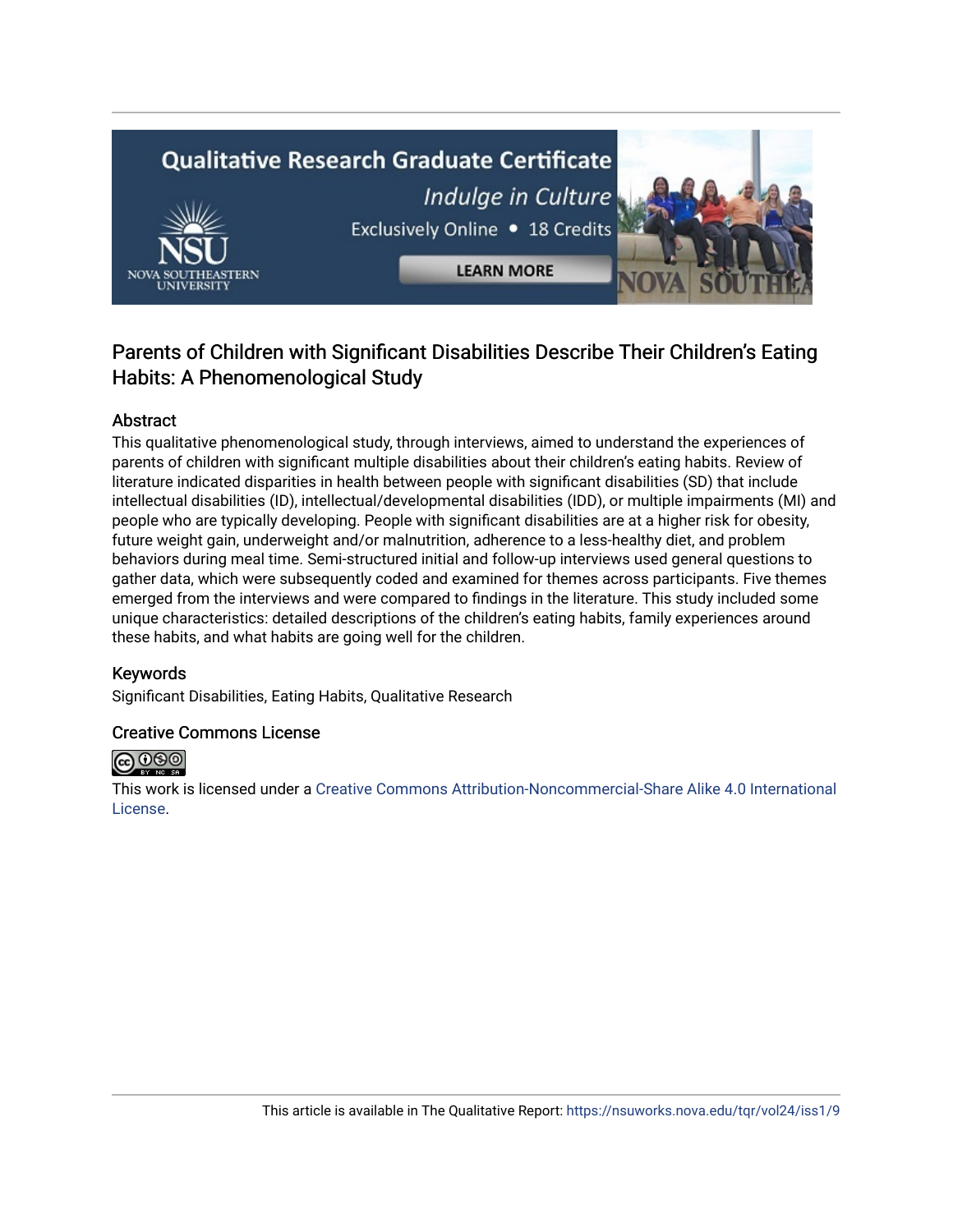

## **Parents of Children with Significant Disabilities Describe Their Children's Eating Habits: A Phenomenological Study**

Brianna M. Grumstrup and MaryAnn Demchak University of Nevada, Reno, USA

*This qualitative phenomenological study, through interviews, aimed to understand the experiences of parents of children with significant multiple disabilities about their children's eating habits. Review of literature indicated disparities in health between people with significant disabilities (SD) that include intellectual disabilities (ID), intellectual/developmental disabilities (IDD), or multiple impairments (MI) and people who are typically developing. People with significant disabilities are at a higher risk for obesity, future weight gain, underweight and/or malnutrition, adherence to a less-healthy diet, and problem behaviors during meal time. Semi-structured initial and follow-up interviews used general questions to gather data, which were subsequently coded and examined for themes across participants. Five themes emerged from the interviews and were compared to findings in the literature. This study included some unique characteristics: detailed descriptions of the children's eating habits, family experiences around these habits, and what habits are going well for the children. Keywords: Significant Disabilities, Eating Habits, Qualitative Research*

In 2007, when faced with the question of what we should eat for optimum health, food journalist and author Michael Pollan answered, "Eat food. Not too much. Mostly Plants." A recent focus on diet is largely due to the obesity level in U.S. adults at 36.5% of the population and children ages 2 to 17 at 17% (NCHS, 2016). Increasing attention focuses on dietary habits of children as obesity becomes a widespread health concern, especially in terms of costs for outpatient treatments, prescription drugs, and emergency room visits (Neufeld, 2016; Trasande & Chatterjee, 2009). Health of children with intellectual disability (ID), multiple impairments (MI), or intellectual/developmental disabilities (IDD), warrants special attention because of further complications with health compared to the typical population (Gibson, Temple, Anholt, & Gaul, 2011; Krahn & Fox, 2014; Stewart et al., 2009).

#### **Government Dietary Recommendations**

The debate about improving health in our nation centers around the modern "Western" diet of highly processed, salty, sugary, high-fat foods combined with sedentary lifestyles (Jinks, Cotton, & Rylance, 2011). To counter this common diet, the Academy of Nutrition and Dietetics (AND), in conjunction with the U.S. Department of Agriculture (USDA) and the Department of Health and Human Services (HHS), developed health guidelines for adults and children (AND, 2018; Office of Disease Prevention and Health Promotion, 2018). The AND and the U.S. governmental agencies recommend most people build their diet around fresh vegetables and fruit, whole grains and products, and low fat or fat free dairy, along with lean meats, beans, eggs, and nuts. Refined grains are recommended to make up less than 50 percent of grain products consumed daily. Additionally, it is recommended that foods with fewer nutrients make up leftover calories only after all nutrition needs are met by consuming the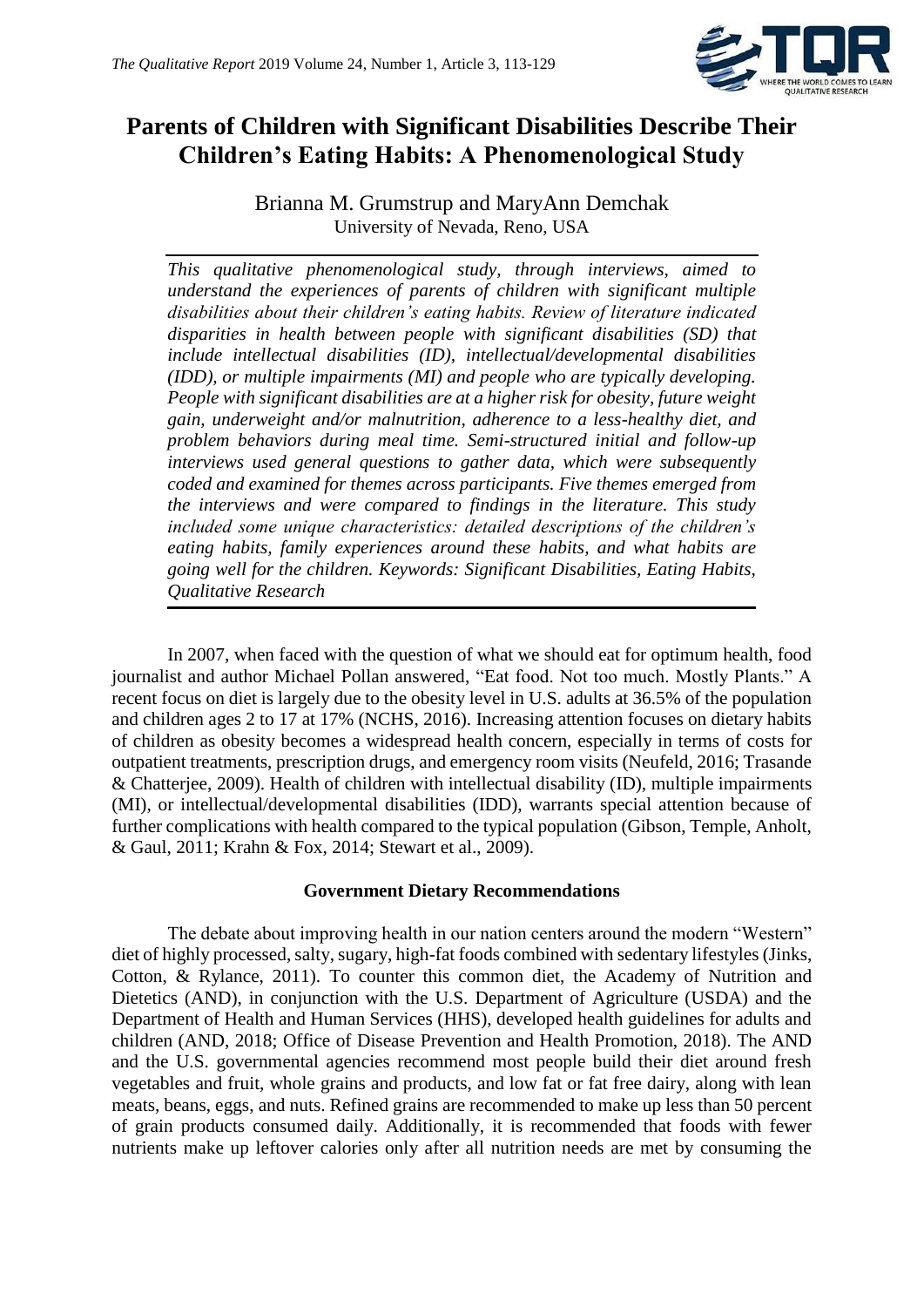foods meant to constitute the majority of a diet. (Academy of Nutrition and Dietetics (AND), 2015, 2018).

The government guidelines recommend limiting sodium intake by eating unsalted and low salt versions of nuts and snacks, as well as limiting deli meats such as bacon, sausage, hot dogs, pepperoni, and lunch meats (USDA, 2016). The guidelines also recommend avoiding added sugar in the form of sodas, punch drinks, many popular "fun" cereals targeted towards children, flavored/sweetened yogurts, cakes, pies, and cookies (AND, 2016b).

Processed foods are also a source of confusion for many. Processed foods are any foods that have a combination of ingredients, and/or alter the whole components of food prior to sale or consumption (AND, 2016c). Many people correctly view cookies, potato chips, and fast food as processed; however, organic breads, soups, and trail mix are also processed foods (AND, 2016c). How to tell the better choices from ones to avoid? The AND (2016c) lists the following as examples of good choices that make healthy eating easier and are minimally processed: bagged lettuces, cut vegetables and roasted nuts, canned tomatoes, frozen fruit and vegetables, and canned tuna. They list the following examples as moderately processed, to eat in moderation: foods with ingredients added for flavor and texture (sweeteners, spices, oils, colors and preservatives) including jarred pasta sauce, salad dressing, yogurt and baking mixes. Finally, they list the following examples as highly processed and to be cautious of, due to large amounts of added sugar, fat, and sodium: crackers, granola, deli meat, candy, donuts, fast food, frozen microwave dinners, pizza, and chips. The AND advises when choosing processed foods to go for those with more fiber and protein and less saturated fat, sugar and salt (AND, 2016c).

#### **Health and Diet of Children with Significant Disabilities**

The American Association on Intellectual and Developmental Disabilities (AAIDD) defines ID as a combination of significant deficits in both intellectual functioning (reasoning, learning, problem solving) and adaptive behavior, resulting in an IQ score of 70 to 75 or lower and manifesting prior to age 18 years. Some individuals with ID have comorbid conditions such as cerebral palsy, epilepsy, communication disorders, and other conditions, identified as MI. When individuals have developmental disabilities, such as autism, as well as intellectual disabilities, they are commonly referred to as having IDD (AAIDD, 2013). A broad term for diagnoses such as ID, IDD, and MI is significant disabilities (SD).

Health disparities, such as higher obesity rates, poorer diet, lower rates of exercise, and sedentary lifestyle, are evident between individuals with significant disabilities and those who are typically developing (Grumstrup & Demchak, 2017; Humphries, Traci, & Seekins, 2009; Reeve, Ashe, Farias, & Gostin, 2014). Current concerns with obesity-related health issues for individuals with SD necessitates research into what the problems are and what is being done to address them.

The literature related to obesity and children and adolescents with SD indicates they are more likely to be obese than the general population (Rimmer, Yamaki, Davis Lowery, Wang, & Vogel, 2010; Salaun & Berthouze-Aranda, 2011). Obesity is defined as a body mass index (BMI) of 30 or higher, calculated by weight in kilograms divided by the square of height in meters (CDC, 2016). Obesity is linked to risk for further conditions including diabetes, hypertension, high cholesterol, cardiovascular disease, stroke, arthritis, and certain cancers (NCHS, 2016). Obesity in individuals with SD raises the risk of related health conditions as well as shorter life span, future weight gain, and lower quality of life (Pett et al., 2013; Reilly & Kelly, 2011). Obesity-related conditions may create further struggles for those with an already challenging condition, such as SD (Begarie, Maiano, Ninot, & Azema, 2009). Other research indicates that some disability groups are associated with high BMIs: autism, spina bifida with co-occurring ID, and Down syndrome (Rimmer et al., 2010).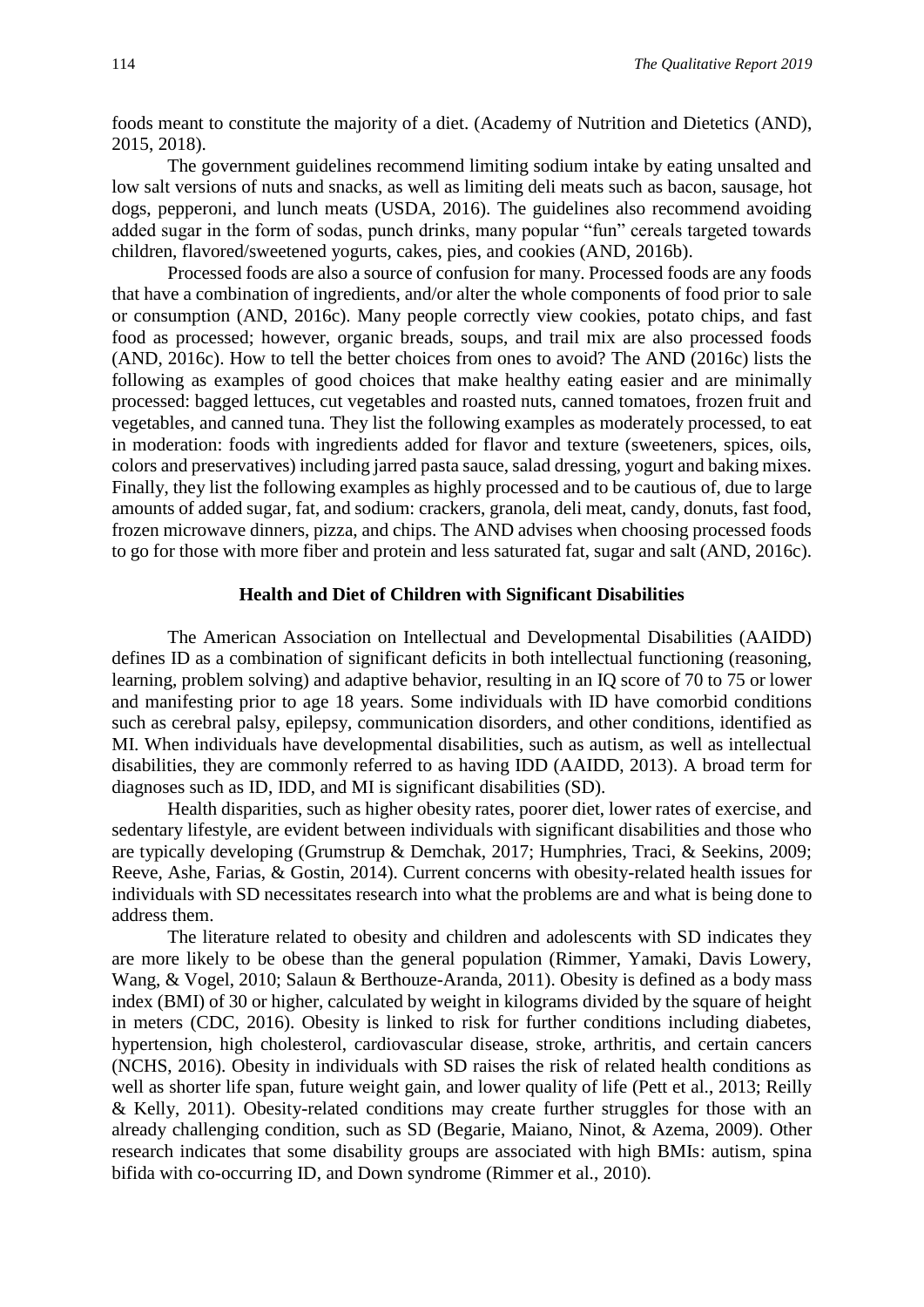In contrast, some individuals with SD require diet intervention but are not overweight, with a significant number considered underweight (Maaskant, Van Knijff-Raeven, Van Schrojenstein Lantman-de Valk, & Veenstra, 2009). Some studies also show a tendency for people with SD to be malnourished, lacking sufficient nutrients to maintain optimum function (Franssen, Maaskant, & van Schrojenstein Lantman-de Valk, 2011), whether they are over or under-weight. (Meijers et al., 2009). Many individuals are at risk for nutrient deficiencies, caused by feeding/oral motor difficulties, narrow food preferences, frequent choking episodes, dental issues, food allergies, specialized diets, and medication side effects that influence diet or metabolism speed and efficiency (Gibson et al., 2011).

Of further importance to the topic of health for individuals with significant disabilities is nutrition and food choice, as diet is widely assumed to have a role in obesity (Caton et al., 2012). Some research suggests that individuals with SD adhere to a less healthy diet over a healthy one (McGuire, Daly, & Smyth, 2007), and that these issues often persist into adulthood (Fodstad & Matson, 2008). It has also been proposed that individuals with ID have limitations in understanding healthy food choices and nutrition (George, Shacter, & Johnson, 2011). However, Jobling and Cuskelly (2006) suggested that knowledge about what constitutes a healthy diet may not be the issue in this population; that the individuals can describe or show what constitutes healthy eating, but preference dictates what they actually eat.

Other research has focused on problem behaviors during mealtime, such as in the following examples. Several assessment studies indicate a need for intervention to increase food flexibility in those with ID and IDD (Keen, 2008; Koegel et al., 2012). A response to this need occurred through single case research design (SCRD) studies attempting to address this issue. Some studies focused on increasing the variety of food the child would eat (Gentry & Luiselli, 2008; Knox, Rue, Wildenger, Lamb, & Luiselli, 2012; Koegel et al., 2012). Others focused on increasing independence at meal time for children who were prompt dependent or had limited independent feeding skills (Bailey & Angell, 2005; Qvarfordt, Engerström, & Eliasson, 2009). Another study addressed both issues of prompt dependence and limited independent self-feeding skills (Kadey, Roane, Diaz, & Merrow, 2013).

It is clear that researchers have responded to questions about what the problem is (e.g., health disparities in SD), and what can be done about it. Interventions were primarily implemented in SCRDs, which are important in addressing specific and targeted behaviors for low incidence populations (Horner et al., 2005; Kratochwill et al., 2013; Wolery & Dunlap, 2001). However, such studies are not designed to provide in-depth knowledge of individual experiences with an emphasis on how or why certain phenomena occur.

#### **Purpose**

The purpose of this qualitative study was to seek in-depth descriptions of individual eating habits of children with SD from the perspective of parents. Our research was guided by the following questions: What do the children reportedly prefer to eat? What foods do they refuse? How do food preference and refusal relate to AND (2016a, 2016b, 2016c, 2018) recommendations? Are the diets of the children with SD different from others in the household? How have parents responded to food refusals and eating differences? This study could address gaps in the existing literature and contribute to an understanding of the eating habits of children with SD.

#### **Method**

This is a phenomenological study, aiming to understand the lived experiences (Rossman & Rallis, 2017) of parents of children with significant disabilities, specifically MI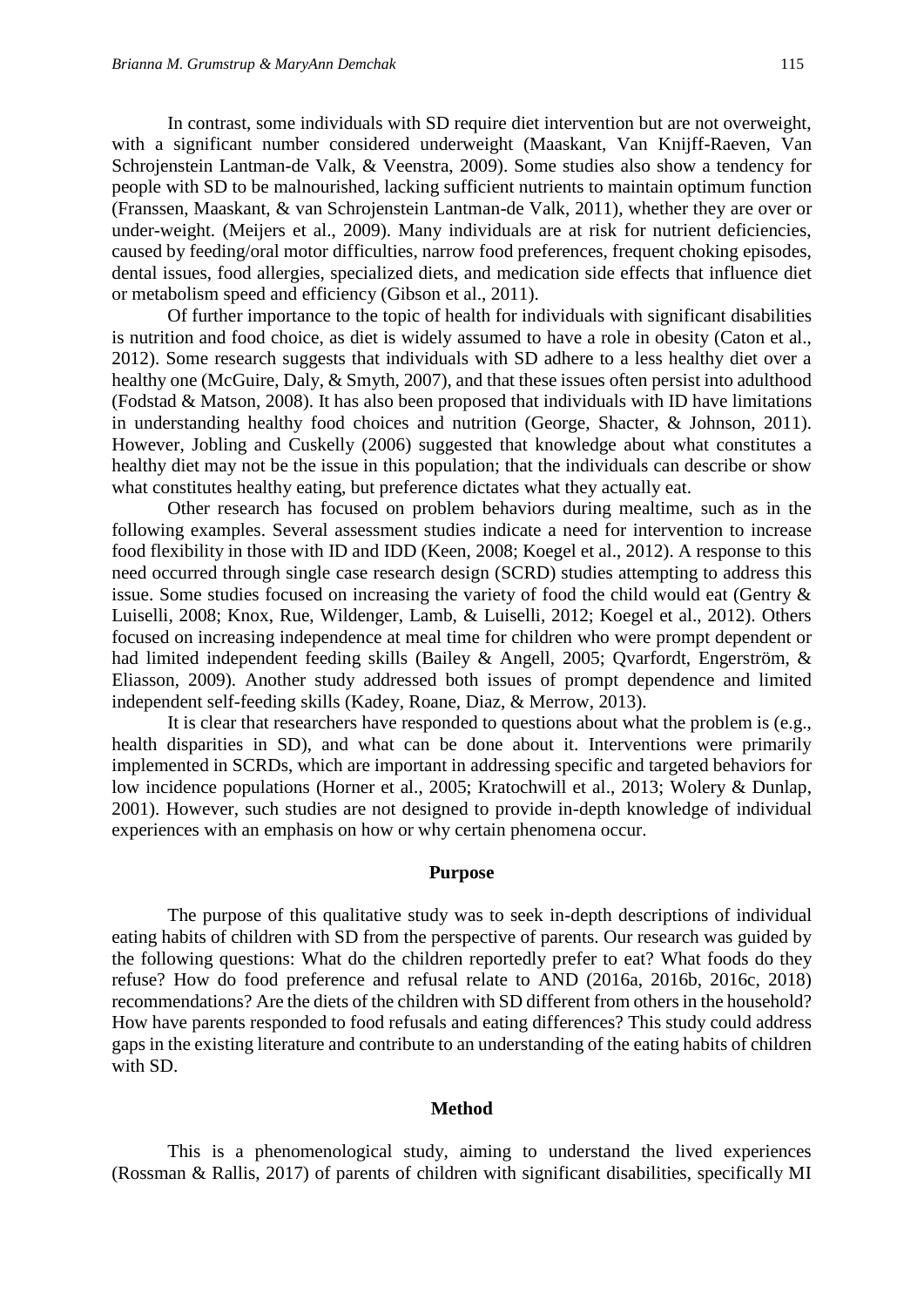about their children's diets. Interviews describe, in detail, the parents' experiences with their children's dietary habits. Each interview was analyzed through thematic analysis of phenomenological meaning categorization, specifically using Moustakas' (1994) modified van Kaam method to develop insights from the perspectives of those involved (Koch, 1995; Rossman & Rallis, 2017).

#### **Researcher Background, Context, and Positionality**

One of the researchers, Brianna, has 9 years' experience working with students with significant disabilities, specifically those with IDD. Brianna was a teacher in a self-contained program at the high school level, then a consulting teacher specializing in students from this population district-wide. Brianna made many health changes and improvements within the last 5 years, so holds the view that diet and exercise are instrumental to health outcomes. Furthermore, based on her experiences with parent concerns and her prior research, she believes children with SD are at higher risk for poor diet, decreased exercise, and their effects.

The second researcher, MaryAnn, has been a professor teaching courses and conducting research in the area of severe disabilities for over 30 years. Additionally, she has been the director of a statewide technical assistance project funded by the U.S. Department of Education, Office of Special Education for nearly 30 years. This project, the Nevada Dual Sensory Impairment Project, provides consultation and training to families and service providers who have children with impairments in both vision and hearing. Through this work, she has had extensive experiences and developed relationships with families of children with SD that include sensory impairments.

It should be noted that we co-authored a narrative literature review outlining current issues in obesity, nutrition, and intervention for people with significant disabilities (Grumstrup & Demchak, 2017).

#### **Participants**

This study was approved by the Institutional Review Board at our university. The study was exempt from federal regulations in accordance with the requirements of the Code of Federal Regulations on the Protection of Human Subjects.

We each recruited participants by electronic flyer to various groups affiliated with parents of children with SD, such as Down Syndrome Network of Northern Nevada, Easter Seals, Cerebral Palsy Network, and other family collaboration and advocacy networks known to one or both of us. Additionally, as was also permitted by IRB approval, families known personally by either of us received the same flyer. The only criterion for inclusion were that parents must have a child with ID, IDD, or MI (ID paired with another diagnosed condition (e.g., autism, cerebral palsy, epilepsy, sensory impairments, genetic conditions).

Consent to participate was defined in the IRB application for this study as participants contacting either or both researchers if interested, and subsequently assenting to answer interview questions. All participants were given a consent and information letter, but no signed forms were required as participants were adult parents. Eleven parents initially contacted the researchers with interest in participating. One potential participant had a child who did not meet the disability criteria for the study; three others ultimately did not schedule interviews. Seven parents completed the interview process for this study; three of these parents were personally known to Brianna while three others were known to MaryAnn. One participant who completed the interview was ultimately eliminated because it was determined that the child did not meet inclusion criteria of having ID, IDD, or MI. This child was diagnosed as having autism spectrum disorder with no evidence of accompanying ID. The study ultimately included six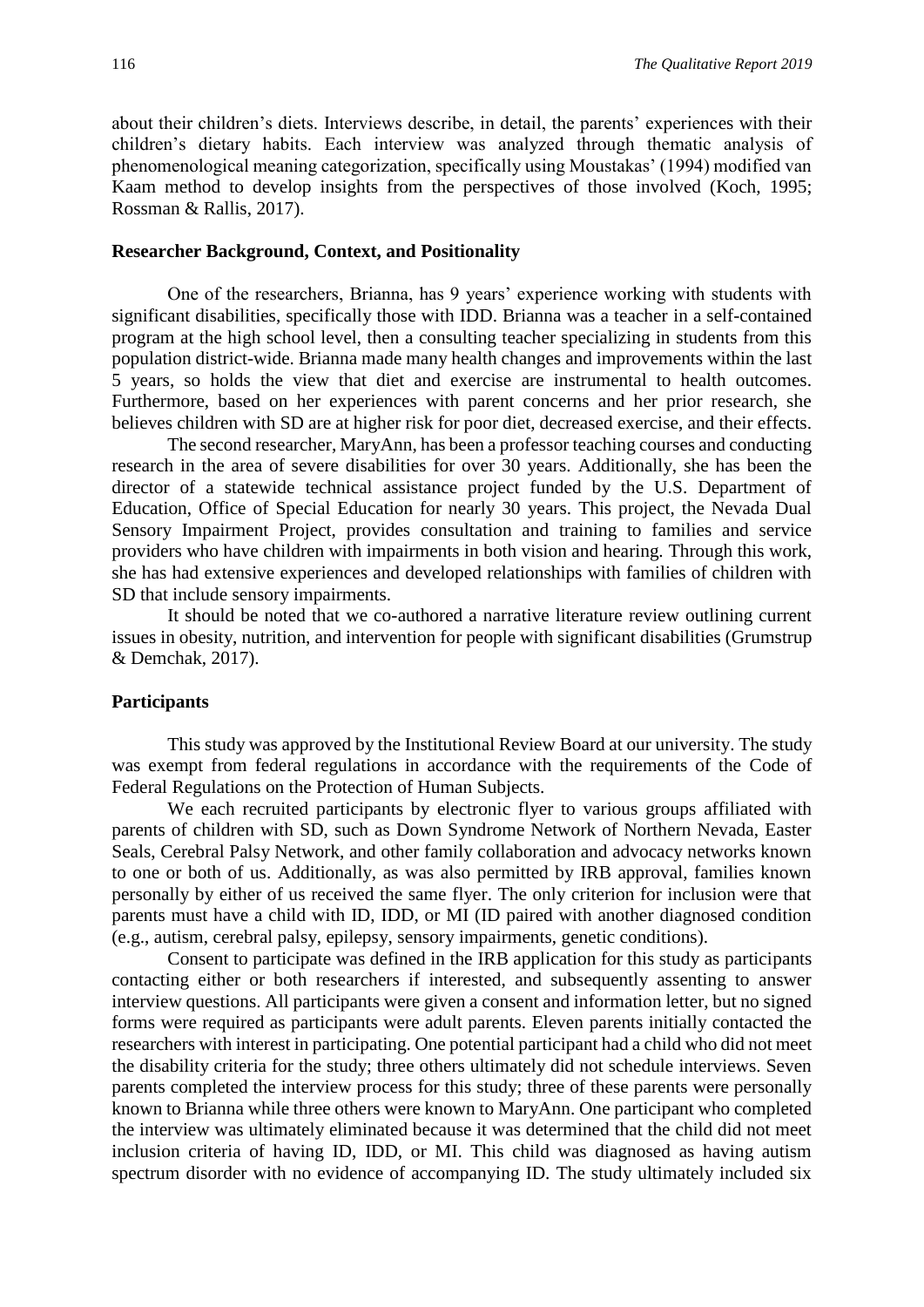parent participants of seven children. One child, Grizz, was substantially younger than the other children represented in this study; however, his parent's interview responses were included as Grizz and his parent met the study's inclusion criteria and we had not included age ranges in those criteria. This parent has several children with disabilities, including those who were adolescents or young adults, and she chose to focus on Grizz; it was by chance that all but one child was an adolescent or young adult. Table 1 shows participant demographics, child strengths/interests, and interview type. For the purposes of this study all of the participants' children are referred to as "children" throughout the results and discussion, even though six of the children are adolescents or young adults.

#### Table 1 *Participant Demographics*

| Participant | Type of<br>Interview | Child's<br>Name/Gender | Child's<br>Age | Child's Disability &<br><b>Related Conditions</b>                                                                                    | Child's Strengths/Interests                                                                                                                                                          |
|-------------|----------------------|------------------------|----------------|--------------------------------------------------------------------------------------------------------------------------------------|--------------------------------------------------------------------------------------------------------------------------------------------------------------------------------------|
| Dana        | Phone                | Amber,<br>Female       | 28             | ID, vision and hearing<br>impairments,<br>chromosomal<br>abnormality                                                                 | Happy and self-sufficient,<br>enjoys video games, Disney,<br>and walks                                                                                                               |
| Rita        | Email                | Grizz, Male            | 6              | ID, drug effects, cleft<br>palate, heart<br>condition, autism                                                                        | Likes iPad, flags, balloons,<br>YouTube videos, jeeps,<br>hummers, is funny                                                                                                          |
| Alice       | Email                | Kiki, Female           | 17             | ID, chromosomal<br>abnormality, vision<br>and hearing<br>impairments, low<br>muscle tone, health<br>impairments (Crohn's<br>disease) | Likes music, online videos,<br>dancing, great sense of<br>humor, strong "street<br>smarts"                                                                                           |
| Elizabeth   | Email                | Matthew,<br>Male       | 22             | ID, ASD, seizure<br>disorder                                                                                                         | Ability to laugh at himself,<br>good at puzzles, Legos, board<br>games, likes baseball,<br>movies, and summer camp                                                                   |
| Bill        | Email                | David, Male            | 23             | ID, ASD, PDD, hip<br>dysplasia, carpal<br>tunnel, scoliosis,<br>hypotonia                                                            | Loves people unconditionally,<br>empathetic, connection with<br>animals, enjoys baseball, jets,<br>trains, cartoon video clips                                                       |
| Sara        | Email                | Emma, Female           | 30             | ID, had a genetic<br>syndrome, skeletal<br>malformations, ASD<br>characteristics, OCD                                                | Remarkable knowledge of<br>sports statistics, gold medal<br>in bowling (Special Olympics),<br>enjoys concerts, rock music,<br>and sports                                             |
|             | Email                | Aiden, Male            | 23             | ID, had a genetic<br>syndrome, skeletal<br>malformations, ASD<br>characteristics, OCD                                                | Good at multitasking with<br>technology, knowledge of<br>meteorology, enjoys video<br>games, tracking weather,<br>bowling in Special Olympics<br>(also recently won a gold<br>medal) |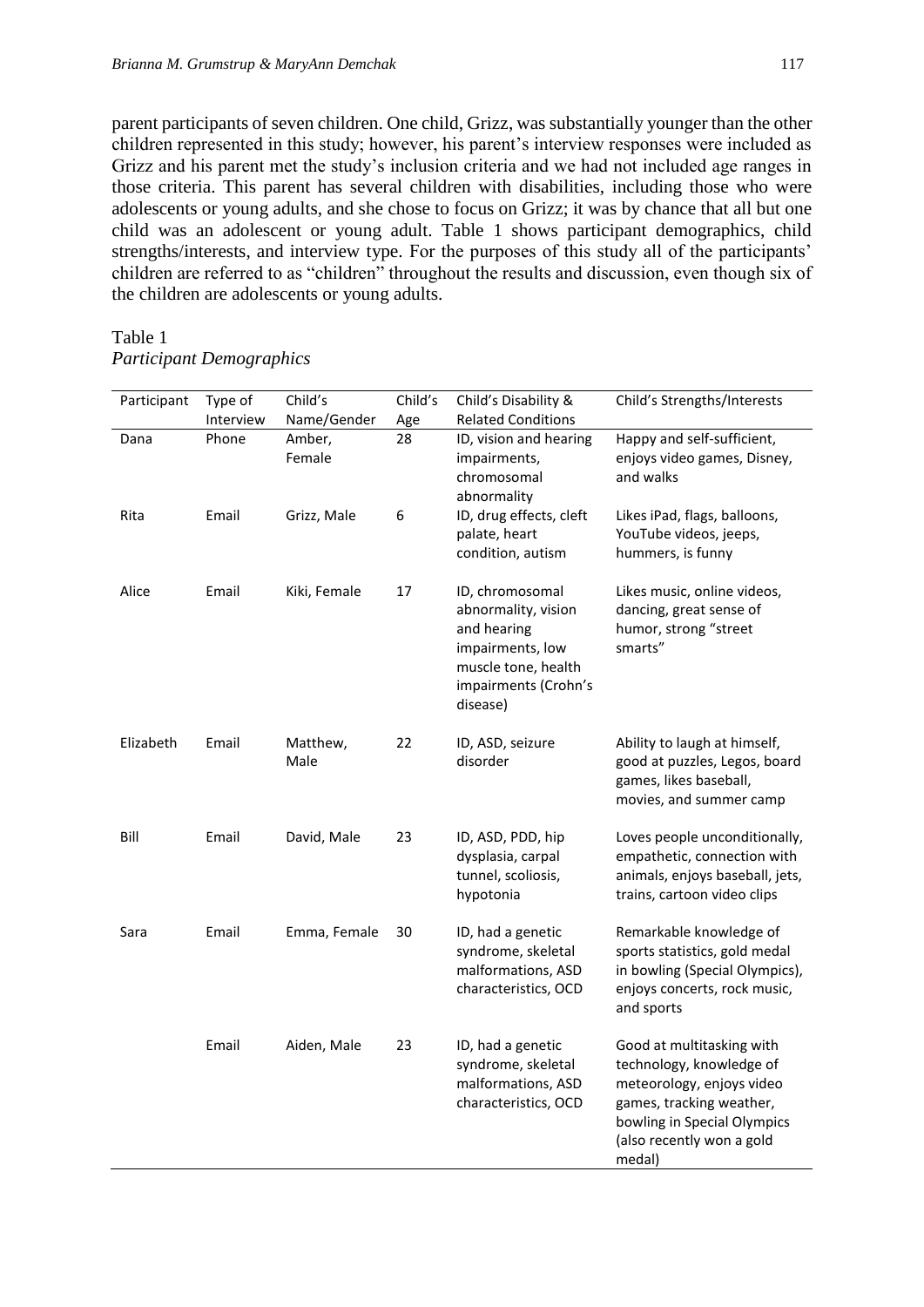#### **Data Collection**

We sought detailed information about the individual family experiences of participants, and also description of diet and eating habits from which we could develop themes to compare to the literature for children with SD. Therefore, we designed questions to be open-ended. Semi-structured interviews with general questions and follow up questions informed this study. The interview protocol of 15 initial questions is included in the appendix. Further follow up questions were asked as they arose naturally and as needed for clarification of parent responses and varied due to the individual answers given. There were two or three interviews for each participant. An initial interview provided the bulk of the data with a second interview to ask further questions. A few participants required a brief, third follow-up to clarify information. All participants reviewed final transcripts for accuracy. Interviews were conducted by phone or email based on participant choice. The rationale for allowing this choice was that parents of children with SD lead very busy, complex lives and we wanted participation to be convenient (increasing the likelihood a parent would commit to the study). One participant chose her initial interview to be over the phone, with the interview recorded on a digital audio recorder. We both were present during this interview, which lasted approximately 21 minutes. Follow up for this interview was conducted over email. The remaining 6 parents chose email format and answered our interview questions at their convenience. Transcript review occurred via email for all participants.

#### **Data Analysis**

Moustakas' (1994) modified van Kaam method of analysis was utilized. This method allowed the grouping of similar topics and refinement of these groupings to show relationships between the experiences described by different participants (Anthony & Weide, 2015). This method was chosen because of clear directions for implementation but openness to adaptation. Additionally, the method lent itself to exploration of experiences and letting themes emerge naturally, reinforcing the notion that those who have experienced phenomena are the ones who should communicate that experience (Anderson & Eppard, 1998; Mapp, 2008; Mpuang, Mukhopadhyay, & Malatsi, 2015).

The Moustakas (1994) van Kaam method generally consists of seven steps for analyzing qualitative data:

- 1. Preliminarily group elements (ideas) by giving initial codes.
- 2. Eliminate or exclude redundancies while noting repetitions of ideas.
- 3. Relate different codes to each other for possible compatibility (combine codes).
- 4. Present categories with evidence in the participants' own words and validate categories with two or more people judging their validation.
- 5. Determine potential themes across participants from the categories.
- 6. Meaningfully relate themes within and across participants to determine compatibility to the phenomena of study. Are individual ideas expressed by the majority of the sample, and compatible with the final themes on the whole?
- 7. Reflect on the themes in the participants' own words and synthesize findings into essence of the experience

The email interviews were in written form, serving as the transcriptions. The single phone interview was recorded on a mobile device, downloaded as a voice file onto a computer, then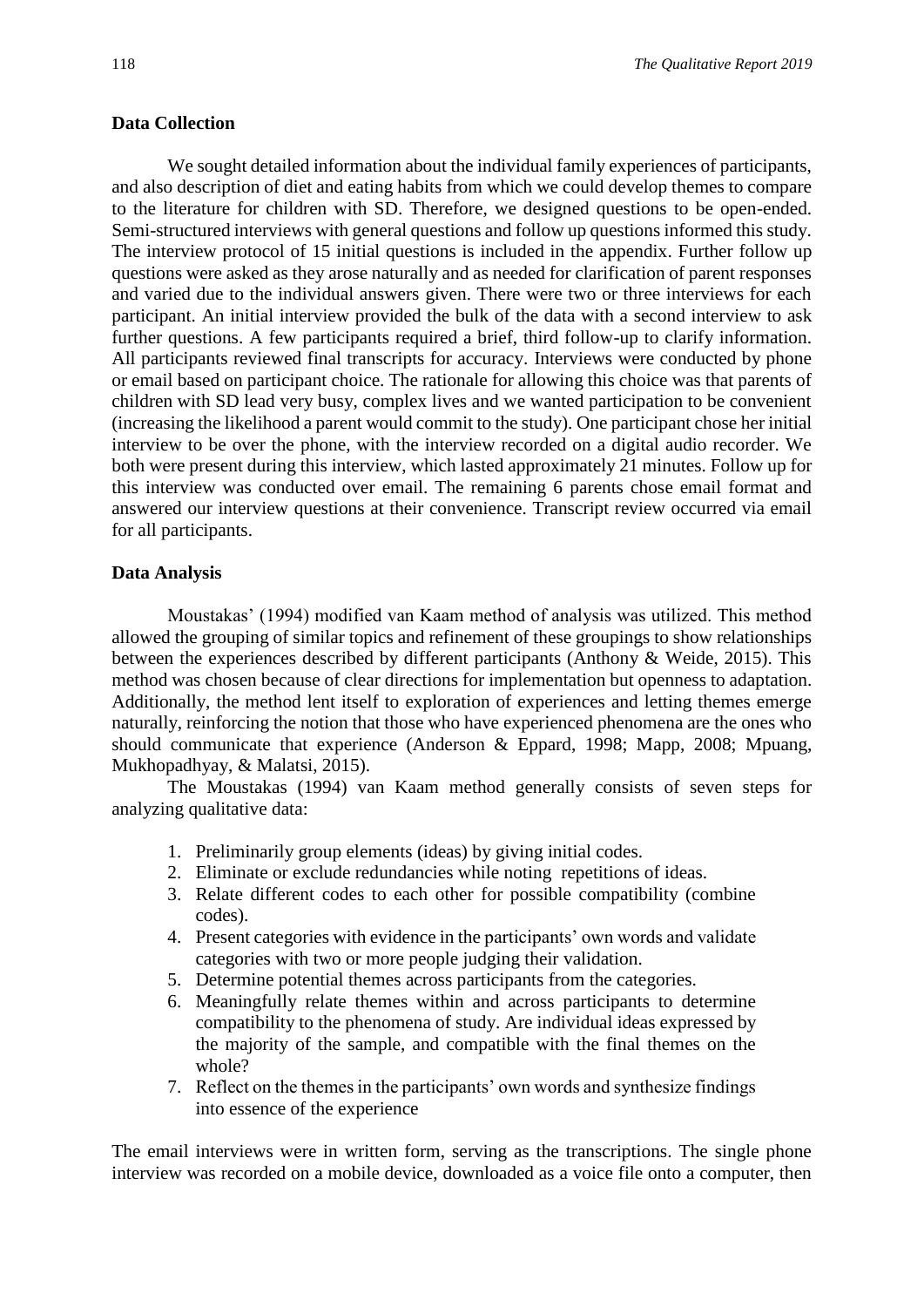transcribed by Brianna using oTranscribe, chosen because it is an open-source and web-based program. Transcripts were saved electronically on the university's approved file storage and sharing system for research and sensitive data; names were changed to pseudonyms chosen by each participant (or chosen by the researchers if directed to do so by participants) to ensure anonymity. Thematic analysis through phenomenological meaning categorization was implemented for each interview by identifying codes, categories, and themes (Rossman & Rallis, 2017).

A code was defined as a single word or short phrase that assigned an attribute to portions of one's data (Rossman & Ralis, 2017). Each separate transcript was analyzed coded by idea or phrase for each response at the point when the statements changed to a new idea (e.g., the point where a participant changed from talking about one interest of their child, to a completely different one). It was possible to have two sentences with one code, or one sentence with three different codes, as the sentence could contain responses representing multiple, different ideas (e.g., food particularity, resistance to change, and high intake food choices).

Categories were defined as groupings of codes that all represented similar characteristics in one's data (Rossman & Rallis, 2017). Similar codes in our data were placed into categories; subsequently categories were reviewed to determine if any should be combined.

Finally, a theme was described as a declaration of the pattern interpreted within or across categories (Rossman & Rallis, 2017). Our themes emerged by reviewing the categories. The first transcript was analyzed, categorized and themed before moving onto the second to begin the process again. The second was analyzed, categorized, and themed before moving onto the third, and so forth. The researchers returned to transcripts where analysis was complete to reanalyze as new codes emerged. Categories were compared across participants, with themes emerging holistically across participants.

#### **Trustworthiness and Credibility of Data**

Several actions contributed to the trustworthiness of the data analysis. All data were preserved to establish an audit trail. Initial and follow up interview transcripts were dated to indicate collection timeline, and also doubled as evidence that data were gathered across time and not in a single "shot," which is important to making claims in qualitative research (Rossman & Rallis, 2017). All revisions and versions of data code, category, and theme keys were kept in the same secure (locked with no public access) location as the coded transcripts.

All participants were requested to review transcripts for accuracy. Additionally, we made an attempt at triangulation of data through collaborative analysis of transcripts. Discussion of disagreements occurred for codes, categories, and/or themes until 100 percent consensus was reached. Though the researchers could not be inside the participants' minds, they could search for evidence of participant perspective (Rossman & Rallis, 2017), with the knowledge that researcher experiences and perspectives could influence interpretations of statements. The goal of the Husserlian phenomenological study is understanding someone's lived experiences while attempting to avoid influencing experiential descriptions and suspend one's own preconceptions (Mapp, 2008; Parahoo, 2006). The awareness that multiple perspectives can differ and that it may be impossible to suspend all beliefs and biases strengthens reliability of qualitative research and is referred to as researcher reflexivity (Rossman & Rallis, 2017; Saldaña, 2015).

Qualitative inquiry is systematic and rigorous when researchers are explicit about their purposes and clear about their perspectives (in this case, through the review of literature). Recognizing that researchers reflect on their own meaning of participant behaviors, and that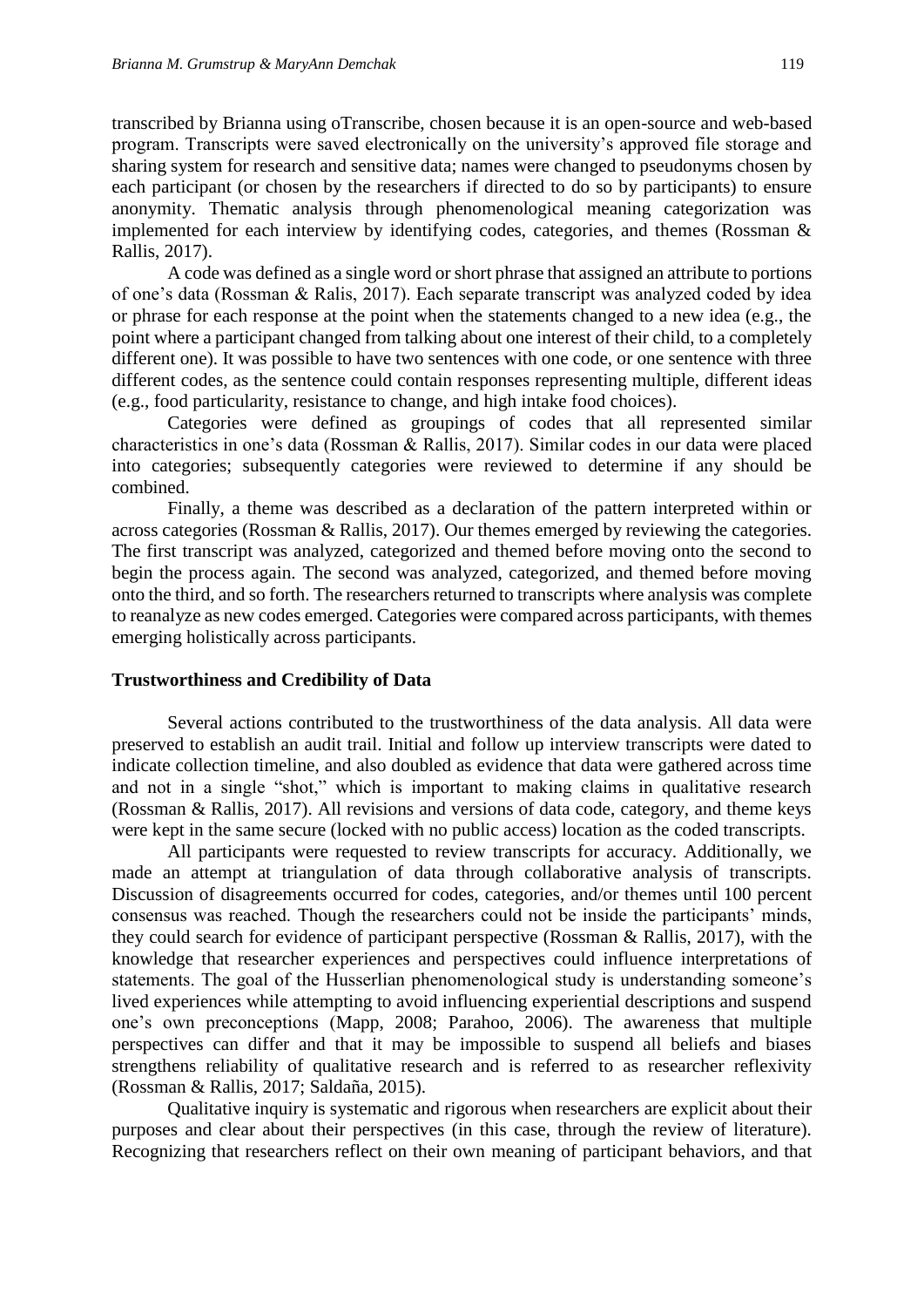participants may do the same with the researcher, helps to address reliability and validity of a study (Saldaña, 2015).

Finally, attempts were made to establish usefulness of the study by providing detailed theoretical (literature review, researcher background) and methodological descriptions. We described participants and their situations with the hope that readers can make their own determination about whether these results would be useful with similar participants.

#### **Results**

When the data were organized, they were grouped into five major themes. All appeared repeatedly, to varying amounts, in most or all interviews. All foods discussed in this section were determined to be recommended high intake foods, recommended moderate intake foods, and foods to limit or avoid, according to guidelines by the AND (2018, 2016c). A theme related to various types and levels of participation in physical activity was an incidental finding in that the focus of the study and initial interview questions was on eating habits. The five themes are as follows:

- 1. Variety of foods (including those recommended for high, moderate, and low intake).
- 2. Food particularity, preferences, and inflexibility
- 3. Health conditions impacting eating routines
- 4. Family mealtime adaptations
- 5. Variation in engagement with physical activity

#### **Variety of Foods**

Our review of literature revealed prior research consensus that many people with significant disabilities are affected by malnutrition and poor nutrition choices. In contrast, our interviews found that most target children ate a variety of foods, many of which are recommended for high amount of consumption (frequently, three or more times per day) by the AND (2016a, 2016c). However, our target children also often ate foods recommended for limited intake (less than every day), and some recommended for moderate intake (sometimes, once or twice per day). The AND (2018) asserts that "A healthy eating plan that includes all foods is possible." We agree that variety refers to eating a range of foods, from healthy to less healthy, but chosen for needs, preference or pleasure, consistent with recommendations for all Americans.

**Foods recommended for high consumption**. Some foods are recommended to be eaten frequently or sometimes by AND, and most of the children in the study liked and consumed a number of these foods. Alice reported, for example, that her daughter, Kiki likes a variety of high-intake foods: "We do smoothies with veggies and green apple (no skins), brown rice or pasta, chicken mostly grilled, cubed, boiled or lightly seasoned, fish (salmon, shrimp, or halibut) …eggs…bananas." From this statement, it is clear Kiki likes to eat fruit, vegetables, whole grains and lean proteins, all of which are widely recommended as building blocks to a healthy diet.

**Foods recommended for moderate consumption.** Foods recommended for moderate intake by the AND (2018, 2016c) appeared repeatedly across interviews. According to Bill, David eats a lot of starchy foods, including "pancakes, English muffins, sourdough bread, tortillas, spaghetti…white rice." When asked for clarification during follow up, Bill confirmed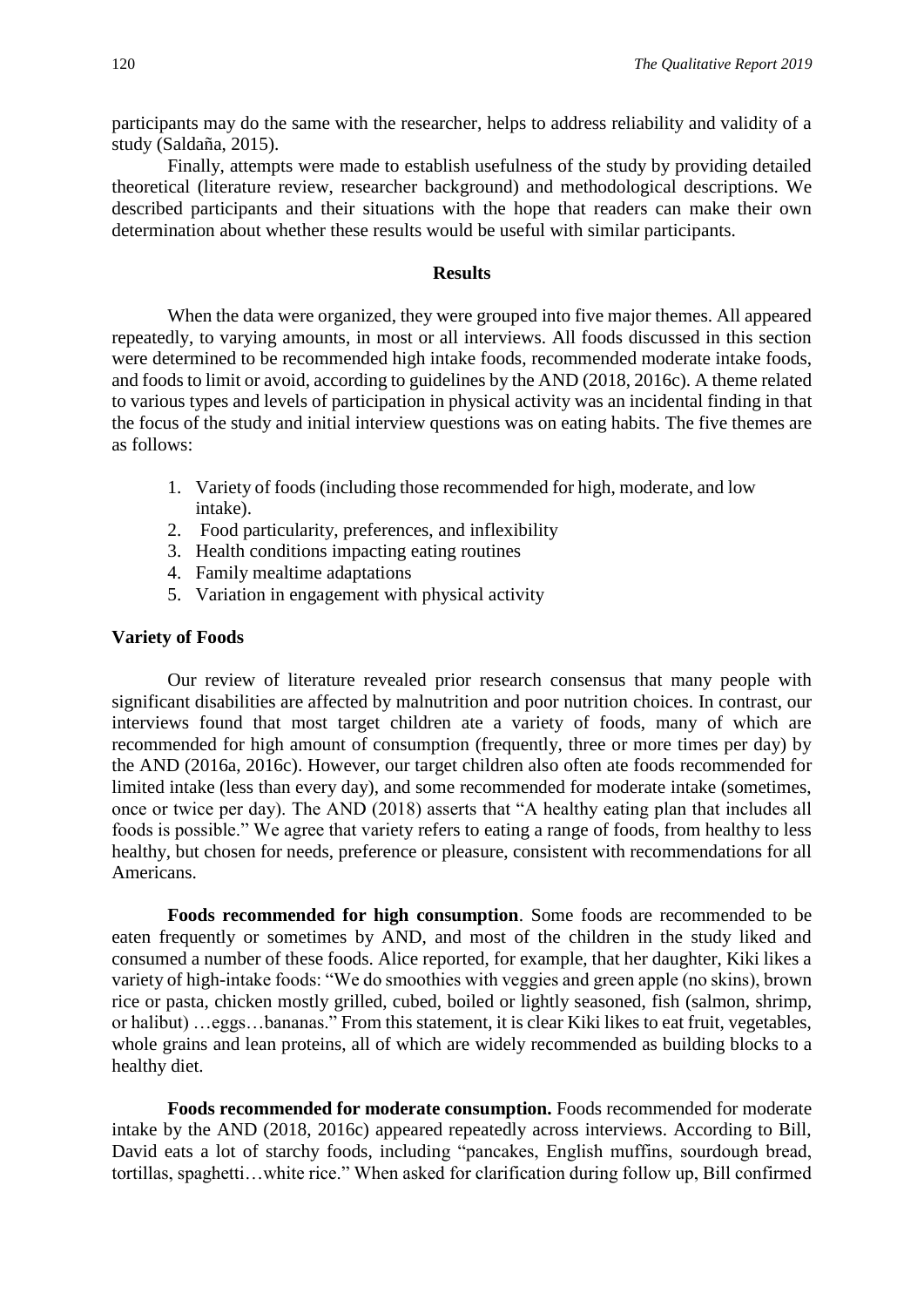that David would not eat whole grain versions of any starch or grain foods. As stated previously in the literature review, refined grains are recommended by AND (2015) to be less than half of total daily grain consumption. Other participants reported frequency of these moderate intake foods, mostly in the form of refined grains or starches, as well other processed foods combining multiple food groups such as tacos, sandwiches, and spaghetti. The variety within this subgroup of foods contributes to our view of the overall variety in the children's diets.

**Foods recommended for limited consumption.** Although high intake foods were mentioned most frequently during our interviews, limited intake foods were also very common across all participants' children. As noted previously, AND recommends these types of foods make up a small percentage of calories per day or week, for example as leftover calories after a variety of nutritious foods are consumed and dietary needs met. Rita said that Grizz loves "Pop Tarts…ham, bologna, mozzarella sticks…French fries and hash browns." Due to sodium and sugar content, foods such as these constitute those that should be eaten less often. However, less healthy foods comprise a varied percentage of the whole diet and contribute to variety in food choices.

#### **Food Preferences, Particularity, and Inflexibility**

Though the children in this study eat a somewhat varied diet across the AND's "recommended" spectrum, there was still strong indication of narrow food interests or preferences. Some children were reportedly particular about food textures.

Regarding her two children, Sara said, "Textures of food, such as meats, hot and cold foods or anything hard such as carrots or most vegetables, they would not eat." She added, "My children have come a long way regarding eating, however; there are still many things that they dislike." Since texture or food temperature preferences could indicate higher levels of particularity, this quote illustrates such particularity observed by parents.

Also related to restrictive eating patterns, parents described broad groups of foods their children refuse. Rita reported that "Grizz stays within his safe foods (listed as noodles, cheese, apples, grapes, oatmeal, eggs sometimes, pop tarts, some meat). Never straying too far from his home food base...he is not adventuresome in the eating department." Rita's statements represent inflexible behaviors and choice around food.

Furthermore, three of the target children consumed very limited or no fresh fruits and/or vegetables. It was reported that David will only eat corn on the cob and Matthew, even though he is 22 years old, will only eat fruit or vegetables in baby food form. Rita indicated that Grizz likes "apples and grapes," but no vegetables. Not only do these statements give evidence to the general theme of food particularity, they also show that some of the children in the study could have greater dietary variety if they did not refuse entire food groups.

#### **Health Conditions Impacting Eating Routines**

We found that many of the children in the study have various health conditions that affect their food choices or eating habits. This was consistent with the literature on those with SD and nutrition complications due to various dietary needs and physical conditions (Gibson et al., 2011; Stewart et al., 2009). For example, Grizz requires tube feedings and special dietary formulas. Sara says, regarding Aiden and Emma (who both have the same genetic syndrome), **"**When they were young, they both had a difficult time with food. Due to their condition, swallowing and chewing was difficult and eating became more of a necessity than a pleasurable experience for them."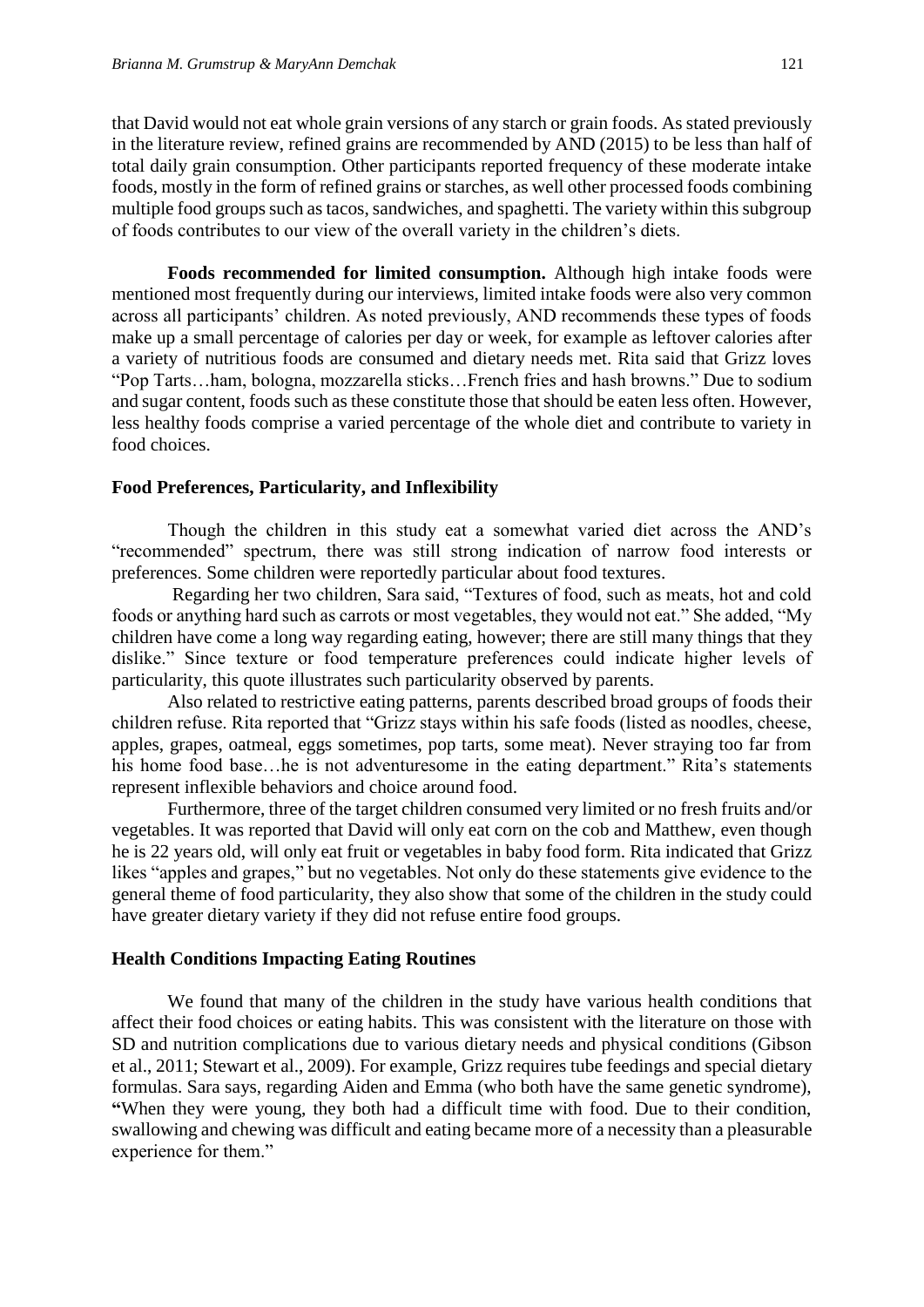Kiki has Crohn's disease and requires a restrictive diet to reduce its symptoms. Alice continued to explain Kiki's digestive difficulties:

Lately, she goes in waves of eating and not eating. Since the Crohn's affects your entire body from mouth to anus there are times when she won't eat because she is in pain. Then when she is feeling better she will tend to eat too much! Then there are the times when she eats (regular amount) and when she bears down to poop she ends up throwing up all of her meal. Then she won't eat right away; but when she finally eats, she will gorge herself since she is so hungry. It really is a vicious circle!

The AND asserts that all foods have room in a healthy diet. However, these statements do not consider needs inherent to some children with SD. Some have physical conditions that prohibit or limit certain foods. The combination of medical conditions and personal preferences that restrict diets create complex barriers when encouraging children to eat a variety of nutritious foods.

#### **Family Mealtime Adaptations**

Parents in our study reported attempting to change some of their children's eating habits, as well as developing strategies to address the dietary challenges their children have. According to Elizabeth, she will make a separate meal for Matthew if he does not like what they are eating. She also stated, "I would love to see him eat fresh vegetables. He won't even try most of the vegetables but at least he's polite as he's refusing to do it, 'No thank you' over and over."

Other reported strategies included repeated attempts to introduce foods (with mixed levels of acceptance by the children), allowing the child to choose from what is made, and the whole family changing their diet to only eat what the child can eat (due to medical needs). It appears that families face a number of challenges in feeding their children a varied diet. The strategies discussed by different participants seemed tailored to the needs of the child, while attempting to fit those needs into the family routine.

#### **Variation in Engagement with Physical Activity**

Diet and exercise are widely assumed interdependent in increasing and maintaining health. Despite sedentary lifestyles being a problem reported in the literature (Jinks, Cotton & Rylance, 2011), we had a serendipitous finding related to the children in our study participating in a wide range of physical activities. Parents described most children as enjoying and participating in at least one sport or physical activity with two of the children getting regular exercise. This frequent physical activity is contradictory to research that children with SD live sedentary lifestyles or have low levels of physical activity compared to peers (Grumstrup & Demchak, 2017; Humphries, Traci, & Seekins, 2009; Reeve et al., 2014). Rita reported that Grizz likes his "bike, basketball, and will walk a full mile." Amber "walks every day and tries to be active," according to Dana.

Though the remaining children were reported to enjoy physical activities, these were seasonal or limited. Bill said David "enjoys playing Wii, especially baseball and bowling games. He plays baseball in the Challenger Little League senior division." Kiki goes to dance class once per week and swims seasonally. Two other children compete in Special Olympics. If physical activity is seasonal or sporadic in nature, it is difficult to establish a consistent routine in which to gain frequent exercise. Though parents freely shared with us the activities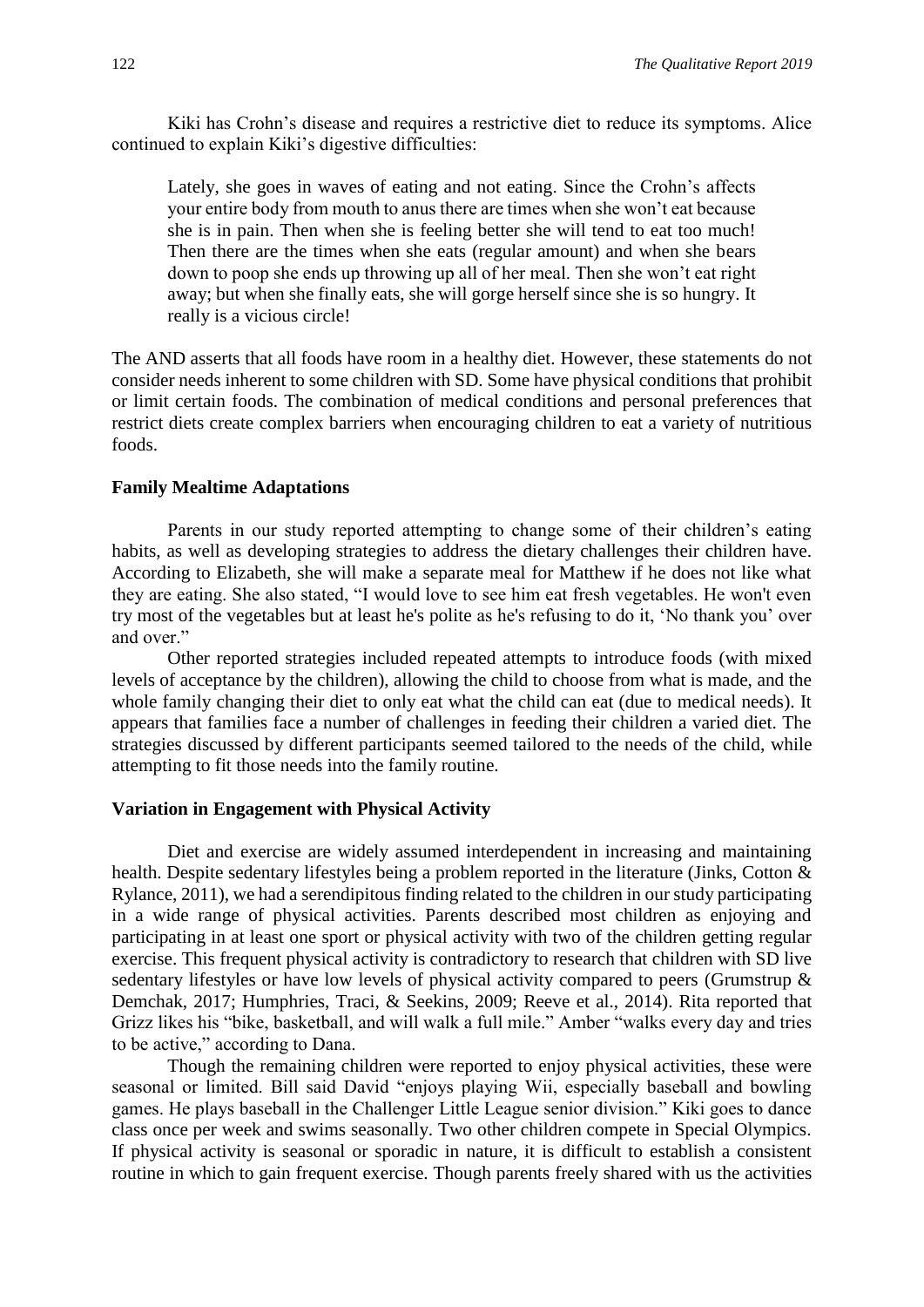their children enjoy or participate in, low frequency of exercise was reported as a concern by some.

Elizabeth said, "My concerns are that with the fast food and sweet tooth he has he will continue to put on weight. Other than walking he doesn't get much exercise." Elizabeth's statement conveys concern for lack of exercise due to Matthew's preference for sugary foods coupled with low opportunity and/or interest to be physical. Other parents blamed complications created by medical issues in the children getting adequate exercise. The variety of statements made about children's physical activity illustrates a variety of reasons special needs can contribute to levels of exercise.

#### **Discussion**

It was evident that children with SD in this study are unique individuals not without challenges. Parents worried if physical activities their children enjoy are enough. Many of the foods the children like should be limited according to the AND. Many of the foods recommended for high intake by AND were lacking in these children's diets. Results consistent with other findings include overweight/obesity (Rimmer et al., 2010; Salaun & Berthouze-Aranda, 2011) and underweight and malnutrition (Franssen et al., 2011; Maaskant et al., 2009). However, our results yielded a less common finding: individuals with ID do exhibit some desirable health behaviors, similar to findings in a review on successful health initiatives by Heller, McCubbin, Drum, & Peterson (2011).

Rimmer et al. (2010), Salaun and Berthouze-Aranda (2011), and Grumstrup and Demchak (2017) reported that children and adolescents with SD were more likely to be overweight or obese than their typical peers. Three children in this study were reportedly overweight or obese. Matthew and Amber are overweight, and Emma is in the obese range of BMI.

Additionally, our results supported Franssen et al. (2011) who found that many individuals with SD are malnourished and/or underweight, and Gibson et al. (2011) who described eating challenges due to oral motor difficulties. In our study, Aiden has a history of being underweight and deficient in many nutrients because he struggles with oral motor strength and sensitivity to textures. Additionally, even though David is at a healthy weight, Bill expressed concern over the amount of nutrients David is getting and stated that he requires supplements. Grizz requires a supplemental formula and tube feedings to ensure he is getting adequate nutrients.

Gibson et al. (2011) and Heller et al. (2011) discussed the barriers to health that people with SD face, such as limited knowledge, narrow diet preferences, medication side effects, and oral motor difficulties. Narrow food preferences and refusal behaviors, such as some displayed by children in our study, are commonly reported in the literature pertaining to children with disabilities (Gentry & Luiselli, 2008; Keen, 2008; Knox et al., 2012; Koegel et al., 2012). Narrow food preferences can contribute to reduced amounts of healthful foods in the diet, a possible reason why those with SD are reported so frequently to have dietary issues. Our study found narrow diets with most participants' children, often reportedly related to textures. Emma and Aiden also have motor difficulties from their physical conditions and Kiki has a restricted diet due to Crohn's.

Our study included many statements from participants about involvement with their children's diets. However, results indicated that despite parent assistance, the children did not always reduce unhealthy habits or add healthy ones. David and Matthew are reportedly eating the same foods they have their entire lives, refusing new foods. Several published studies suggested that diet and weight of people with SD can be influenced by parent or caregiver intervention and remaining in the family home (Fodstad & Matson, 2008; George, Shacter, &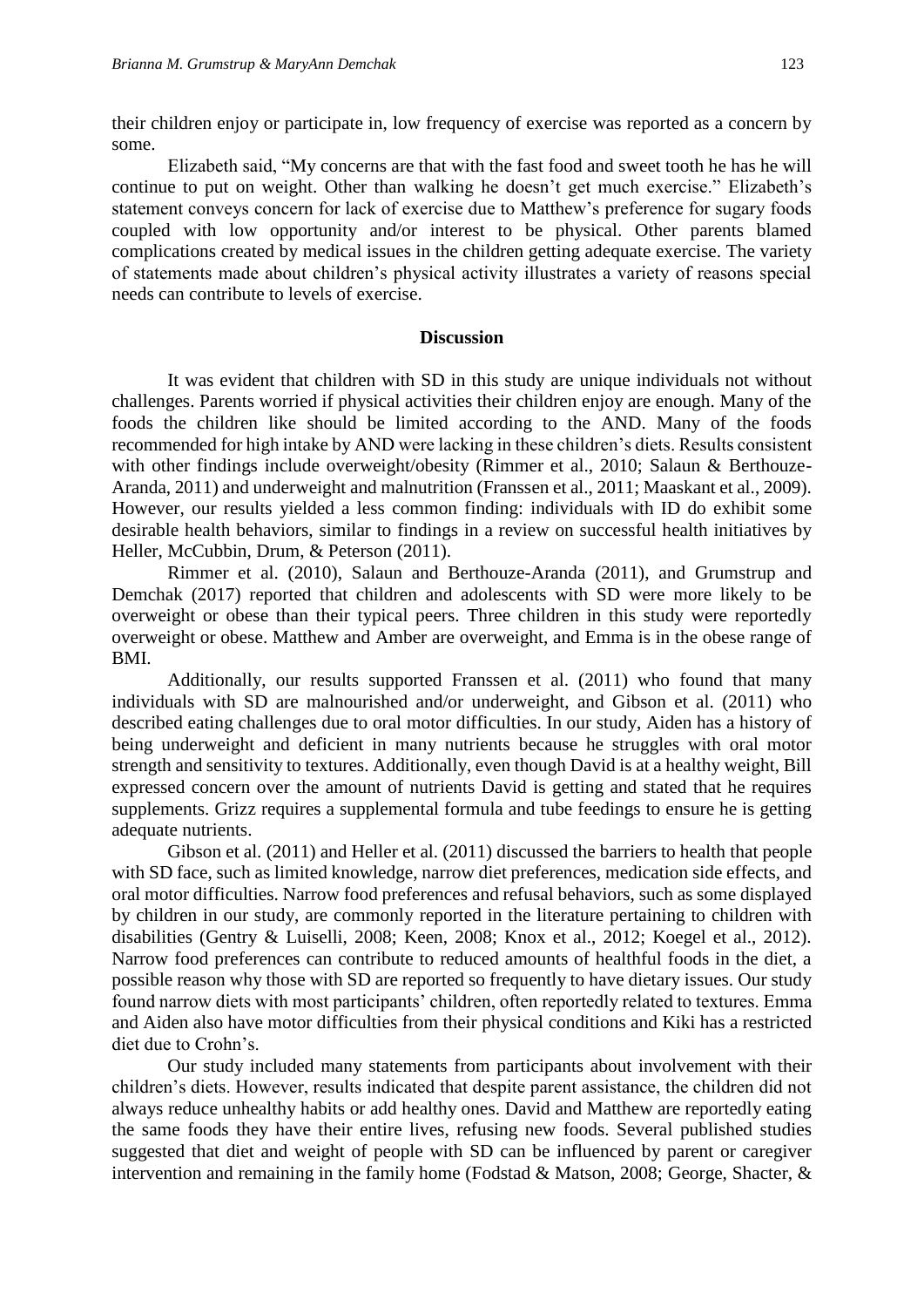Johnson, 2011; Hamilton, Hankey, Miller, Boyle, & Melville, 2007). In contrast to this literature, parents of both David and Matthew were reportedly unsuccessful in attempts to modify their children's diet toward more healthy choices. Elizabeth was able to encourage her children to eat more foods over time, but this was a slow process and Emma and Aiden still refuse many foods.

Parents report continuing attempts to add new foods or encourage the children to taste different things. For example, Alice reported that Kiki was able to overcome some textural aversions to foods with occupational therapy, but still dislikes certain food consistencies. Grizz was reported to refuse most new foods; however, due to his age, he still has plenty of time for his parents to continue attempts at trying new foods. The aforementioned literature on parent involvement in habit change, as well as experiences such as Sara's (Aiden and Emma both eat more foods than when they were younger) may predict that further encouragement from parents could expand Grizz's acceptance of new foods.

Although there was much agreement between our results and the literature, this study revealed unique insights. We identified resistance to change as an additional barrier to those documented in the research. Five of the participants reported that their children were resistant to change to varying degrees, though Emma and Aiden both changed their diets somewhat to include greater variety and Kiki overcame some issues with textures before being diagnosed with Crohn's.

There were also themes indicating strong health habits that refuted literature on children with SD. For example, the theme of food variety did not align with past findings. Our participants' children face many barriers to healthy diets and lifestyle, but some healthy habits emerged repeatedly. Nutritious "frequently recommended" foods and opportunities for physical activity were prominent enough that two themes featured what was going well. Amber was unique in that she reportedly eats virtually all foods offered to her

The prominent theme about physical activity was also unique. The literature on physical activity for individuals with significant disabilities indicates that they exercise less than typically developing peers and amount of activity declines as children move from adolescence into adulthood (Shields, Dodd, & Abblitt, 2009). Furthermore, reduced opportunities for activity are reported as problematic in the research (Casey, Rasmussen, MacKenzie, & Glenn, 2010). We found that all children in the study participated in and enjoyed at least one physical activity. Some were active regularly, which is not consistent with messages throughout the literature. However, our findings were consistent with Shields et al. (2009) that older children and adults are not getting as much exercise as the younger children. Also, most children participated in seasonal, limited, or inconsistent exercise and had a variety of reasons for not getting more. These possible reasons include low interest, possible lack of opportunity, low mobility, or health conditions that create illness.

#### **Limitations**

Possible limitations for this study include sample size and homogenous demographics of participants. The choice given to participants to interview over email is also a limitation. It is possible that we did not get the amount of information if someone had to type it versus the ease of speaking it. However, we felt that the email option was appropriate because parents of children with disabilities (and all parents) lead very busy lives. In addition, participants may have felt comfortable writing their answers, reflecting on them, and editing before submitting. However, editing the information before we saw it could also be a limitation of the study in that participants might have eliminated relevant information for any number of reasons (e.g., fear of being judged or viewed negatively).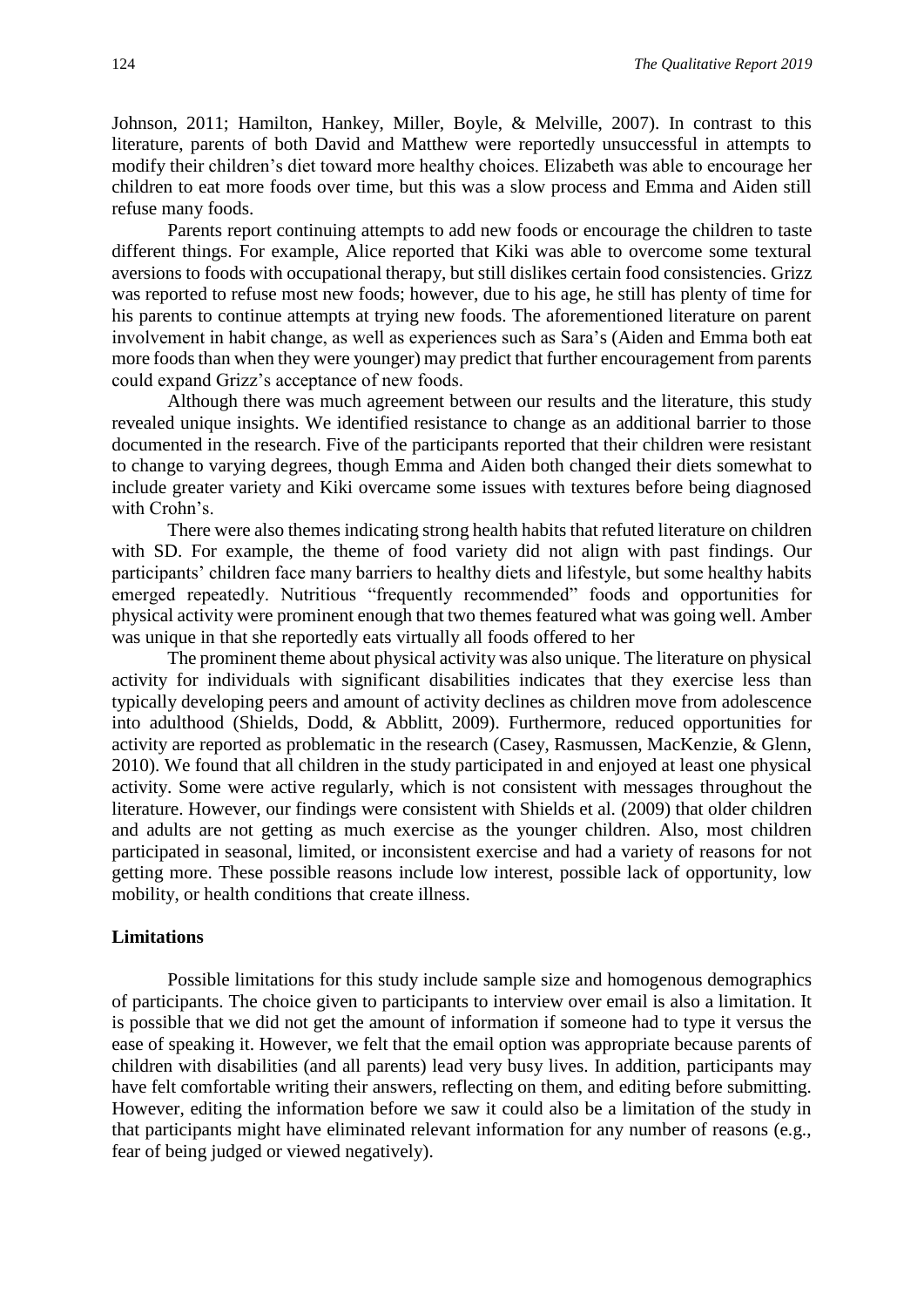In addition, there is a risk of familiarity bias and skewed interpretation of results, as we knew all participants. Some researchers suggest that it is important in qualitative research to balance trust and relationship-building with ability to limit judgement in interpretation of data (Rossman & Rallis, 2017; Shenton, 2004; Silverman, 2000). In our study, it was possible that we subconsciously wanted to find positive statements in the interviews because we cared about the participants and their children. Multiple attempts to contact parents with whom we did not have a personal relationship were made, but largely unsuccessful.

#### **Implications**

The studies about what is working in health interventions for people with SD reviewed in Heller et al. (2011), were conducted in 2009 and before, leaving a nine-year gap prior to the present study This presents a time period lacking information about individuals with significant disabilities who are leading healthy lifestyles. Furthermore, that review focused largely on quantitative research. Our study is important because it describes diets of individuals with significant disabilities and family experiences in detail. It provides new information about why some children have certain eating behaviors, how parents feel about the eating habits, and at what health habits their children are succeeding**.** We also uncovered important insight into mealtime adaptations and strategies developed by the participants in response to their experience with their children's diets. It appears they perceived the children's habits as needing improvement and so accordingly attempted to make changes while still meeting the needs of the family.

Overall, our results support suggestions that individuals with significant disabilities have distinct diet and eating behaviors from the general population (Bailey & Angell, 2005). Although mealtime issues are not included in the definition of ID, IDD, or MI, these problems continue to be documented in the literature. Findings from this study, like Fodstad and Matson (2008), suggest that eating problems persist into adulthood and should be a major area of concern due to widely established links between diet and overall health. It is evident from our study, that parent intervention in habits they consider problematic does not always yield change.

More research is needed to explore experiences with health behaviors from the perspective of adults with disabilities. A phenomenological study that interviews adults within the population of those with significant disabilities could be valuable. Would descriptions of eating and exercise habits from the individual's perspective provide additional insights? Furthermore, quantitative research with a larger sample size could be conducted with adults with significant disabilities to explore prevalence of mealtime or diet issues. Larger quantitative studies, such as survey designs or comparative work between different groups could yield a more accurate picture of a population.

#### **References**

- Academy of Nutrition and Dietetics (AND). (2015). *Shifts needed to align with healthy eating patterns.* Retrieved from [https://health.gov/dietaryguidelines/2015/guidelines/chapter-](https://health.gov/dietaryguidelines/2015/guidelines/chapter-2/a-closer-look-at-current-intakes-and-recommended-shifts/)[2/a-closer-look-at-current-intakes-and-recommended-shifts/](https://health.gov/dietaryguidelines/2015/guidelines/chapter-2/a-closer-look-at-current-intakes-and-recommended-shifts/)
- Academy of Nutrition and Dietetics (AND). (2016a). *Get the facts on dietary guidelines, MyPlate, and food labels.* Retrieved from [https://www.eatright.org/food/nutrition/dietary-guidelines-and-myplate/get-the-facts](https://www.eatright.org/food/nutrition/dietary-guidelines-and-myplate/get-the-facts-on-dietary-guidelines-myplate-and-food-labels)[on-dietary-guidelines-myplate-and-food-labels](https://www.eatright.org/food/nutrition/dietary-guidelines-and-myplate/get-the-facts-on-dietary-guidelines-myplate-and-food-labels)
- Academy of Nutrition and Dietetics (AND). (2016b). *Looking to reduce your family's intake of added sugars? Here's how.* Retrieved from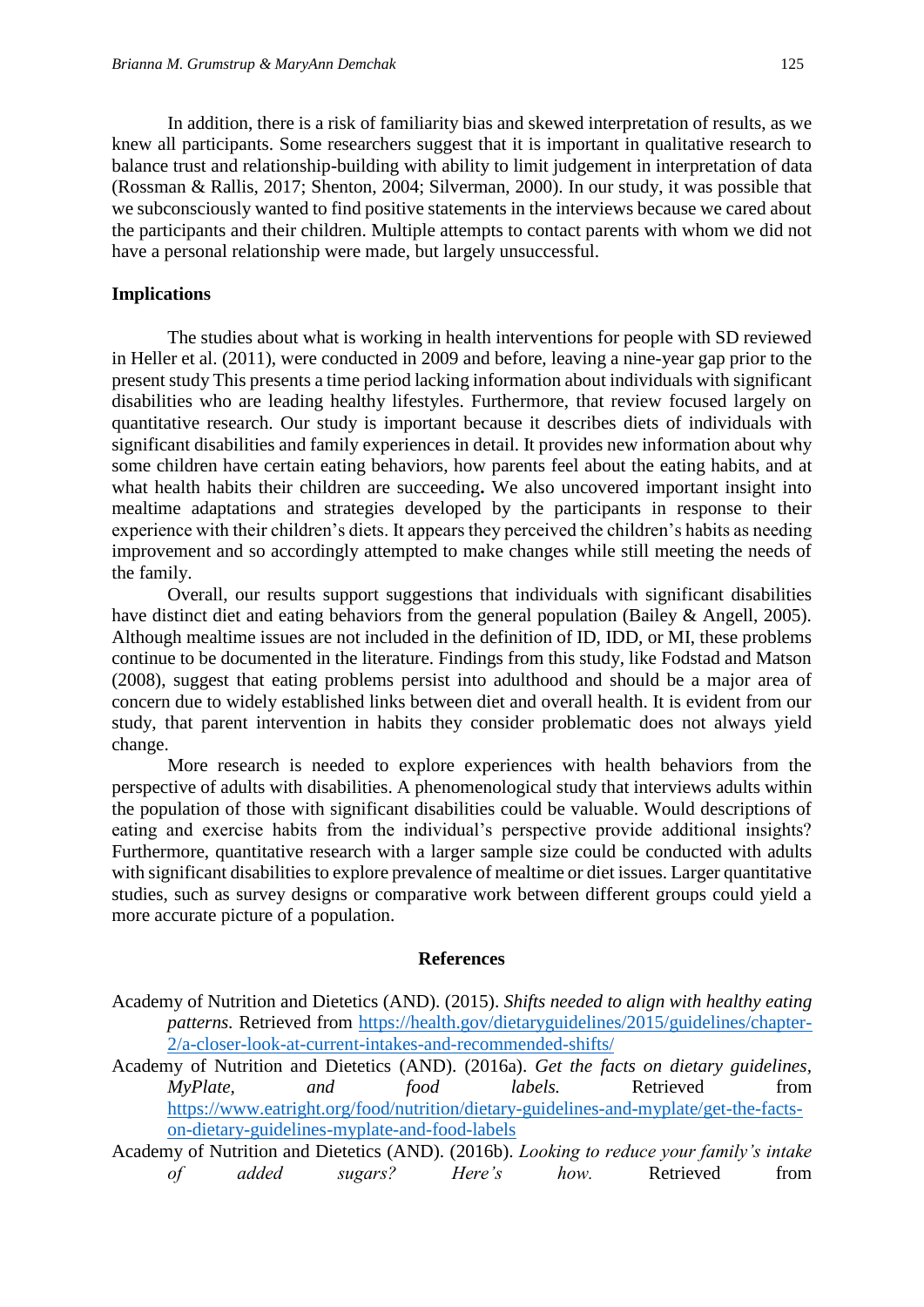[http://www.eatright.org/resource/food/nutrition/dietary-guidelines-and](http://www.eatright.org/resource/food/nutrition/dietary-guidelines-and-myplate/looking-to-reduce-your-familys-added-sugar-intake-heres-how)[myplate/looking-to-reduce-your-familys-added-sugar-intake-heres-how](http://www.eatright.org/resource/food/nutrition/dietary-guidelines-and-myplate/looking-to-reduce-your-familys-added-sugar-intake-heres-how)

- Academy of Nutrition and Dietetics (AND). (2016c). *Processed foods: What's OK and what to avoid.* Retrieved from [http://www.eatright.org/resource/food/nutrition/nutrition-facts](http://www.eatright.org/resource/food/nutrition/nutrition-facts-and-food-labels/avoiding-processed-foods)[and-food-labels/avoiding-processed-foods](http://www.eatright.org/resource/food/nutrition/nutrition-facts-and-food-labels/avoiding-processed-foods)
- Academy of Nutrition and Dietetics (AND). (2018). *Use the dietary guidelines, MyPlate and food labels to make healthy choices.* Retrieved from [https://www.eatright.org/food/nutrition/dietary-guidelines-and-myplate/use-the](https://www.eatright.org/food/nutrition/dietary-guidelines-and-myplate/use-the-dietary-guidelines-myplate-and-food-labels-to-make-healthy-choices)[dietary-guidelines-myplate-and-food-labels-to-make-healthy-choices](https://www.eatright.org/food/nutrition/dietary-guidelines-and-myplate/use-the-dietary-guidelines-myplate-and-food-labels-to-make-healthy-choices)
- American Association on Intellectual and Developmental Disabilities (AAIDD). (2013). *Definition of intellectual disability.* Retrieved from [http://aaidd.org/intellectual](http://aaidd.org/intellectual-disability/definition#.VlEg8FWrTZ5)[disability/definition#.VlEg8FWrTZ5](http://aaidd.org/intellectual-disability/definition#.VlEg8FWrTZ5)
- Anderson, J., & Eppard, J. (1998). Van Kaam's method revisited. *Qualitative Health Researcher, 8*(3), 399-403.
- Anthony, P. J., & Weide, J. (2015). Motivation and career-development training programs: Use of regulatory focus to determine program effectiveness. *Higher Learning Research Communications, 5*(2), 24-33.<http://dx.doi.org/10.18870/hlrc.v5i2.214>
- Bailey, R. L., & Angell, M. E. (2005). Improving feeding skills and mealtime behaviors in children and youth with disabilities. *Education and Training in Developmental Disabilities*, *40*, 80-96.
- Begarie, J., Maiano, C., Ninot, G., & Azema, B. (2009). Overweight prevalence in preadolescents, adolescents and young adults with intellectual disability schooled in specialized institutions in southeast of France: An exploratory study. *Revue d' Epidemiologie et de Sant e Publique 57*, 337-345.
- Casey, A. F., Rasmussen, R., MacKenzie, S. J., & Glenn, J. (2010). Dual x-ray energy absorptiometry to measure the influence of a 16-week community-based swim training program on body fat in children and adolescents with intellectual disabilities. *Archives of Physical Medicine and Rehabilitation, 91*, 1064-1069. doi:10.1016/j.apmr.2010.04.006
- Caton, S., Chadwick, D., Chapman, M., Turnbull, S., Mitchell, D., & Stansfield, J. (2012). Healthy lifestyles for adults with intellectual disability: Knowledge, barriers, and facilitators. *Journal of Intellectual & Developmental Disability*, *37*, 248-259.
- Centers for Disease Control and Prevention (CDC). (2016). *Defining overweight and obesity.*  Retrieved from: [https://www.cdc.gov/obesity/adult/defining.html.](https://www.cdc.gov/obesity/adult/defining.html)
- Franssen, J. L., Maaskant, M. A., & van Schrojenstein Lantman-de Valk, H. J. (2011). Qualitative study of malnutrition in people with intellectual disabilities. *Journal of Policy and Practice in Intellectual Disabilities*, *8*, 239-246.
- Fodstad, J., & Matson, J. (2008). A comparison of feeding and mealtime problems in adults with intellectual disabilities with and without autism. *Journal of Developmental & Physical Disabilities*, *20*, 541-550. doi:10.1007/s10882-008-9116-6
- Gentry, J., & Luiselli, J. (2008). Treating a child's selective eating through parent implemented feeding intervention in the home setting. *Journal of Developmental & Physical Disabilities*, *20*, 63-70. doi:10.1007/s10882-007-9080-6
- George, V. A., Shacter, S. D., & Johnson, P. M. (2011). BMI and attitudes and beliefs about physical activity and nutrition of parents of adolescents with intellectual disabilities. *Journal of Intellectual Disability Research*, *55*, 1054-1063.
- Gibson, J. C., Temple, V. A., Anholt, J. P., & Gaul, C. A. (2011). Nutrition needs assessment of young Special Olympics participants. *Journal of Intellectual & Developmental Disability*, *36*, 268-272.
- Grumstrup, B., & Demchak, M. (2017). Obesity, nutrition, and physical activity for people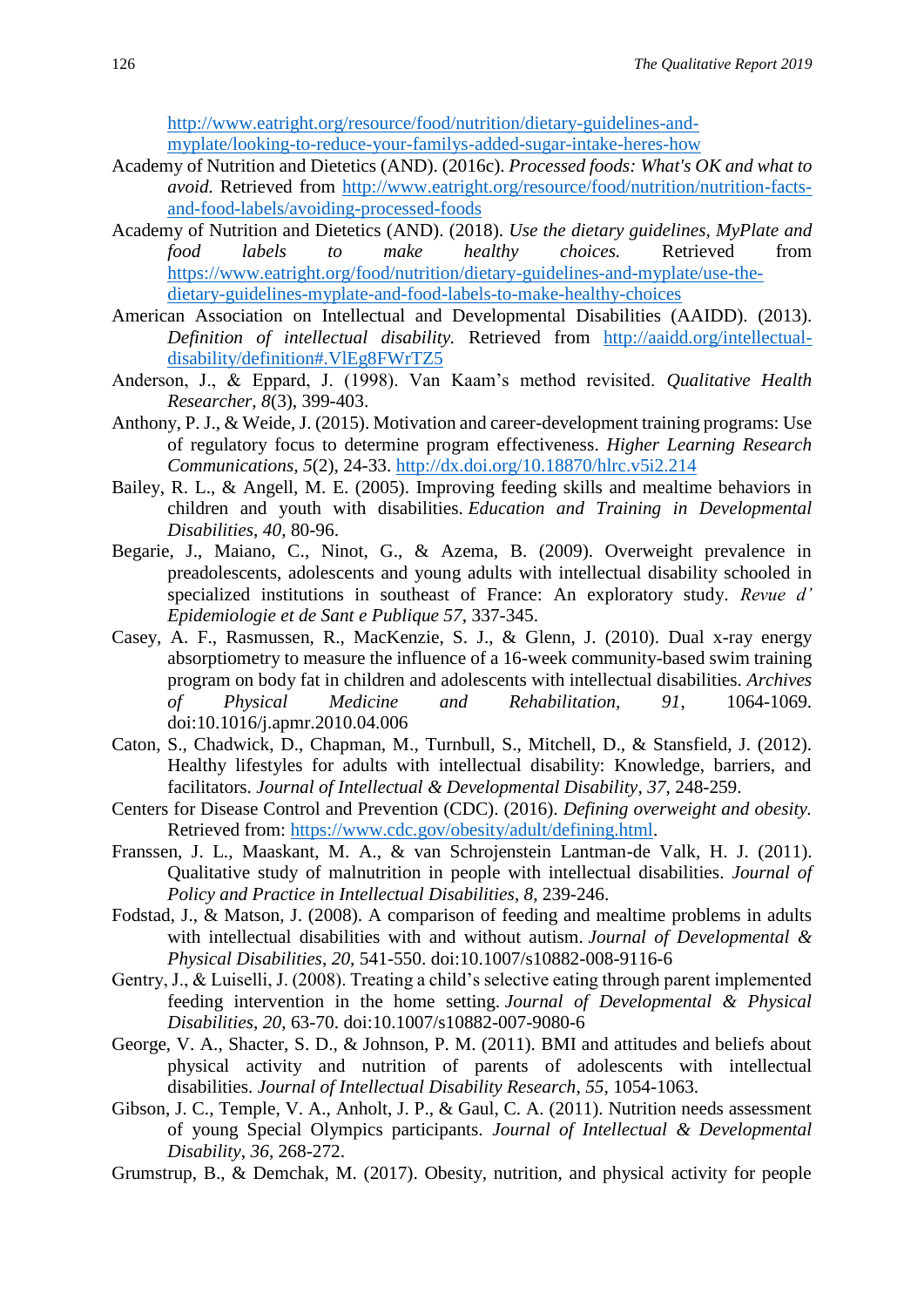with significant disabilities. *Physical Disabilities: Education and Related Services*, *36*(1), 13-28.

- Hamilton, S., Hankey, C.A., Miller, S., Boyle, S., & Melville, C. A. (2007). A review of weight loss interventions for adults with intellectual disabilities. *Obesity Reviews, 8,* 339-345.
- Heller, T., McCubbin, J. A., Drum, C., & Peterson, J. (2011). Physical activity and nutrition health promotion interventions: What is working for people with intellectual disabilities? *Intellectual and Developmental Disabilities*, *49*, 26-36.
- Horner, R. H., Carr, E. G., Halle, J., McGee, G., Odom, S., Wolery, M. (2005). The use of single-subject research to identify evidence-based practice in special education. *Exceptional Children, 71*(2), 165-179. doi:10.1177/001440290507100203
- Humphries, K., Traci, M. A., & Seekins, T. (2009) Nutrition and adults with intellectual or developmental disabilities: Systematic literature review results. *Intellectual and Developmental Disabilities 47*, 163-185.
- Jinks, A., Cotton, A., & Rylance, R. (2011). Obesity interventions for people with a learning disability: An integrative literature review. *Journal of Advanced Nursing*, *67*, 460-471.
- Jobling, A., & Cuskelly, M. (2006). Young people with Down syndrome: A preliminary investigation of health knowledge and associated behaviors. *Journal of Intellectual &Developmental Disability, 31*, 210-218. doi:10.1080/13668250600999186
- Kadey, H., Roane, H., Diaz, J., & Merrow, J. (2013). An evaluation of chewing and swallowing for a child diagnosed with autism. *Journal of Developmental & Physical Disabilities*, *25*, 343-354. doi:10.1007/s10882-012-9313-1
- Keen, D. V. (2008). Childhood autism, feeding problems, and failure to thrive in early infancy: Seven case studies. *European Child and Adolescent Psychiatry, 17*, 209-216. doi:10.1007/s00787- 007-0655-7
- Knox, M., Rue, H. C., Wildenger, L., Lamb, K., & Luiselli, J. K. (2012). Intervention for food selectivity in a specialized school setting: Teacher implemented prompting, reinforcement, and demand fading for an adolescent student with autism. *Education & Treatment of Children*, *35*, 407-417.
- Koch, T. (1995). Interpretive approaches in nursing research: the influence of Husserl and Heidegger. *Journal of Advanced Nursing, 21*, 827-36
- Koegel, R., Bharoocha, A., Ribnick, C., Ribnick, R., Bucio, M., Fredeen, R., & Koegel, L. (2012). Using individualized reinforcers and hierarchical exposure to increase food flexibility in children with autism spectrum disorders. *Journal of Autism & Developmental Disorders*, *42*, 1574-1581. doi:10.1007/s10803-011-1392-9
- Krahn, G. L., & Fox, M. H. (2014). Health disparities of adults with intellectual disabilities: What do we know? What do we do? *Journal of Applied Research in Intellectual Disabilities*, *27*(5), 431-446.
- Kratochwill, T. R., Altschaefl, M. R., Bice-Urbach, B., & Kawa, J. M. (2013). Single-case design intervention research: Applications in the learning disabilities field. In H. L. Swanson, K. R. Harris, & S. Graham (Eds.), *Handbook of learning disabilities* (2nd ed., pp. 607-626). New York, NY: Guilford.
- Maaskant, M., Van Knijff-Raeven, A., Van Schrojenstein Lantman-de Valk, H., & Veenstra, M. (2009). Weight status of persons with intellectual disabilities. *Journal of Applied Research in Intellectual Disabilities, 22,* 426-432.
- Mapp, T. (2008). Understanding phenomenology: The lived experience. *British Journal of Midwifery, 16*(5), 308-311.
- Meijers, J., Schols, J., Van Bokhorst-de van der Schueren, M., Dassen, T., Janssen, M., & Halfens, R. (2009). Malnutrition prevalence in the Netherlands: Results of the annual Dutch national prevalence measurement of care problems. *The British Journal of Nutrition, 101,* 417-423.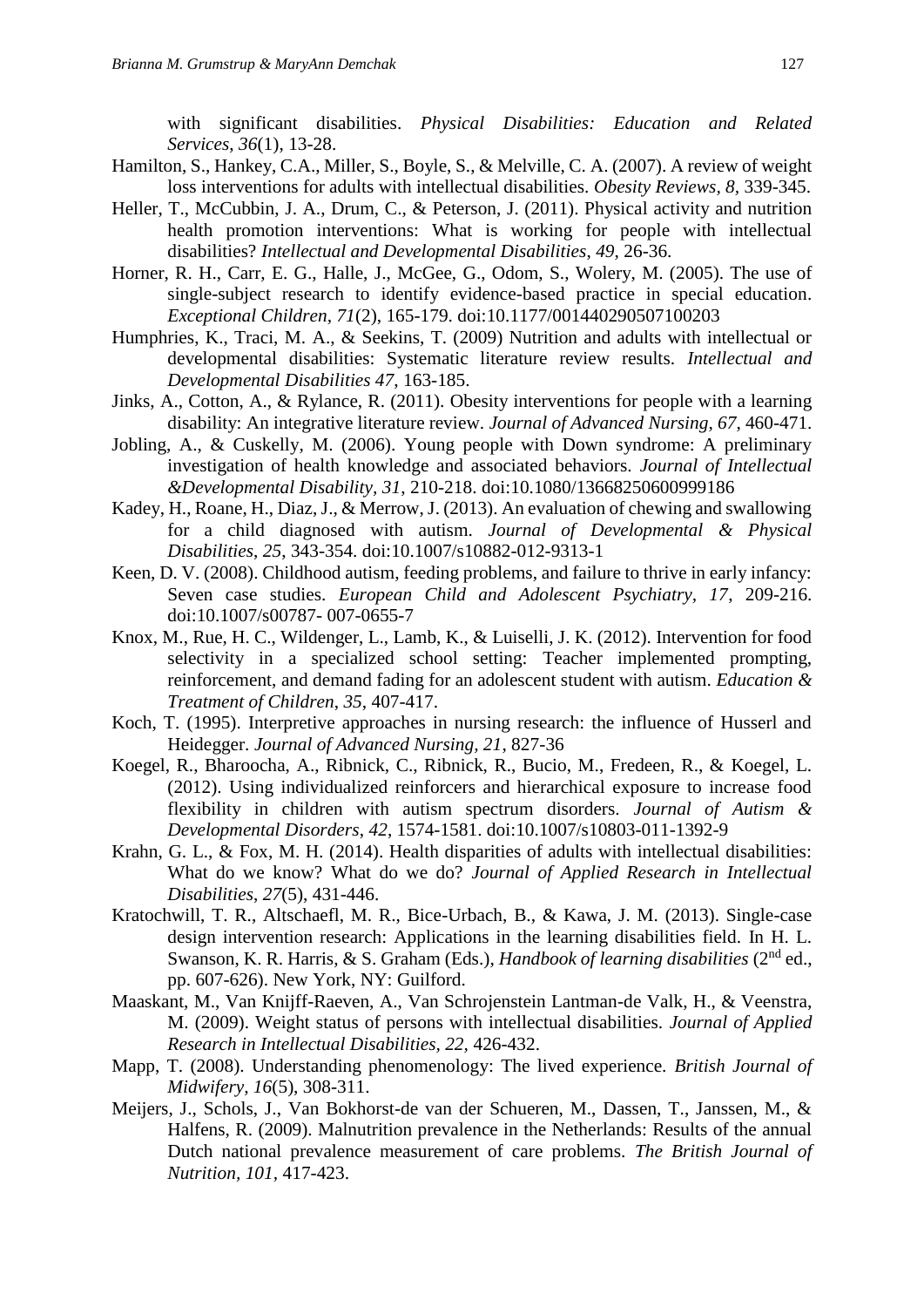- McGuire, B. E., Daly, P., & Smyth, F. (2007). Lifestyle and health behaviors of adults with an intellectual disability. *Journal of Intellectual Disability Research, 51*, 497-510. doi:10.1111/j. 1365-2788.2006.00915.x
- Moustakas, C. 1994. *Phenomenological research methods.* Thousand Oaks, CA: Sage.
- Mpuang, K. D., Mukhopadhyay, S., & Malatsi, N. (2015). Sign language as medium of instruction in Botswana primary schools: Voices from the field. *Deafness & Education International*, *17(3)*, 132-143. [https://doi](https://doi-org.unr.idm.oclc.org/10.1179/1557069X14Y.0000000047)[org.unr.idm.oclc.org/10.1179/1557069X14Y.0000000047](https://doi-org.unr.idm.oclc.org/10.1179/1557069X14Y.0000000047)
- National Center for Health Statistics (NCHS). (2016). *National health and nutrition examination survey.* Retrieved **heating heating from:** [http://www.cdc.gov/nchs/data/factsheets/factsheet\\_nhanes.pdf.](http://www.cdc.gov/nchs/data/factsheets/factsheet_nhanes.pdf)
- Neufeld, N. D. (2016). Outcome analysis of the B.E. S.T.R.O.N.G. childhood obesity treatment program: Effectiveness of an eight-week family-based childhood obesity program using an internet-based health tracker. *Childhood Obesity, 12*, 227-236.
- Parahoo K. (2006). *Nursing research principles, process and issues* (2<sup>nd</sup> ed.). Basingstoke, UK: Palgrave Macmillan.
- Pett, M., Clark, L., Eldredge, A., Cardell, B., Jordan, K., Chambless, C., & Burley, J. (2013). Effecting healthy lifestyle changes in overweight and obese young adults with intellectual disability. *American Journal on Intellectual and Developmental Disabilities, 118*, 224-243.
- Pollan, M. (2007, January 28). Unhappy meals. *The New York Times Magazine.* Retrieved from:<http://michaelpollan.com/articles-archive/unhappy-meals/>
- Qvarfordt, I., Engerström, I. W., & Eliasson, A. (2009). Guided eating or feeding: three girls with Rett syndrome. *Scandinavian Journal of Occupational Therapy*, *16*, 33-39. doi:10.1080/11038120802326214
- Reeve, B. B., Ashe, M., Farias, R., & Gostin, L. (2014). State and municipal innovations in obesity policy: Why localities remain a necessary laboratory for innovation. *American Journal of Public Health, 105*, 442-450.
- Reilly, J. J., & Kelly, J. (2011). Long-term impact of overweight and obesity in childhood and adolescence on morbidity and premature mortality in adulthood: Systematic review. *International Journal of Obesity, 35*, 891-898.
- Rimmer, J. H., Yamaki, K., Davis Lowry, B. M., Wang, E., & Vogel, L.C. (2010). Obesity and obesity-related secondary conditions in adolescents with intellectual/developmental disabilities. *Journal of Intellectual Disability Research*, *54*, 787-794.
- Rossman, G., & Rallis, S. (2017). *An introduction to qualitative research: Learning in the field*  $(4<sup>th</sup>$  ed.). Los Angeles, CA: Sage.
- Salaun, L., & Berthouze-Aranda, S. (2011). Obesity in school children with intellectual disabilities in France. *Journal of Applied Research in Intellectual Disabilities 24*, 333- 340.
- Saldaña, J. (2015). *Thinking qualitatively: Methods of mind*. Thousand Oaks, CA: Sage Publications.
- Shenton, A. K. (2004). Strategies for ensuring trustworthiness in qualitative research projects. *Education for Information, 22*(2), 63-75.
- Shields, N., Dodd, K. J., & Abblitt, C. (2009). Do children with Down syndrome perform sufficient physical activity to maintain good health? A pilot study. *Adapted Physical Activity Quarterly, 26*, 307-320. doi: 10.1123/apaq.26.4.307
- Silverman, D. (2000). *Doing qualitative research: A practical handbook*. London, UK: Sage.
- Stewart, L., Van de Ven, L., Katsarou, V., Rentziou, E., Doran, M., Jackson, P., & Wilson, D. (2009). High prevalence of obesity in ambulatory children and adolescents with intellectual disability. *Journal of Intellectual Disability Research, 53*, 882-886.